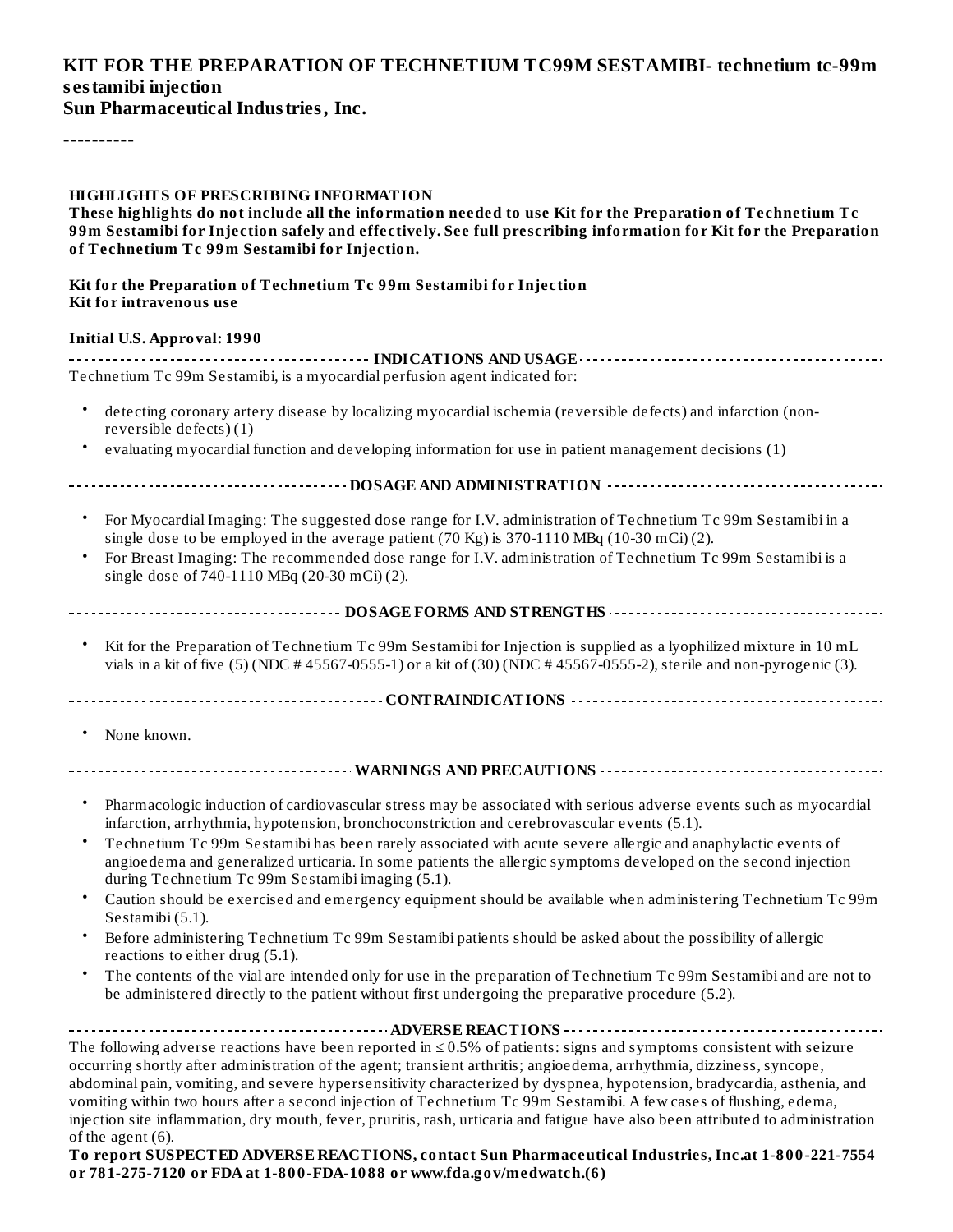• Specific drug-drug interactions have not been studied (7).

**USE IN SPECIFIC POPULATIONS**

**DRUG INTERACTIONS**

- In one study of 46 subjects who received Lantheus Medical Imaging's Technetium Tc99m Sestamibi administration, the radioactivity in both children and adolescents exhibited blood PK profiles similar to those previously reported in adults (8.4).
- Lactation: Interruption of breastfeeding after exposure to Technetium Tc99m Sestamibi is not necessary, however, a lactating woman should be advised to consider restricting close contact with her breast fed infant to a maximum of 5 hours in the 24 hour period after Technetium Tc99m Sestamibi administration in order to minimize radiation exposure (8.2).

#### **See 17 for PATIENT COUNSELING INFORMATION.**

**Revised: 3/2020**

#### **FULL PRESCRIBING INFORMATION: CONTENTS\* 1 INDICATIONS AND USAGE 2 DOSAGE AND ADMINISTRATION** 2.1 Image Acquisition 2.2 Radiation Dosimetry 2.3 Instructions for Preparation 2.4 Determination of Radiochemical Purity in Technetium Tc 99m Sestamibi **3 DOSAGE FORMS AND STRENGTHS 4 CONTRAINDICATIONS 5 WARNINGS AND PRECAUTIONS** 5.1 Warnings 5.2 General Precautions **6 ADVERSE REACTIONS 7 DRUG INTERACTIONS 8 USE IN SPECIFIC POPULATIONS** 8.1 Pregnancy 8.2 Lactation 8.4 Pediatric Use 8.5 Geriatric Use **10 OVERDOSAGE 11 DESCRIPTION** 11.1 Physical Characteristics 11.2 External Radiation **12 CLINICAL PHARMACOLOGY** 12.1 Mechanism of Action 12.3 Pharmacokinetics 12.3.1 Metabolism 12.3.2 Elimination **13 NONCLINICAL TOXICOLOGY** 13.1 Carcinogenesis, Mutagenesis, Impairment Of Fertility **14 CLINICAL STUDIES 16 HOW SUPPLIED/STORAGE AND HANDLING 17 PATIENT COUNSELING INFORMATION** \* Sections or subsections omitted from the full prescribing information are not listed.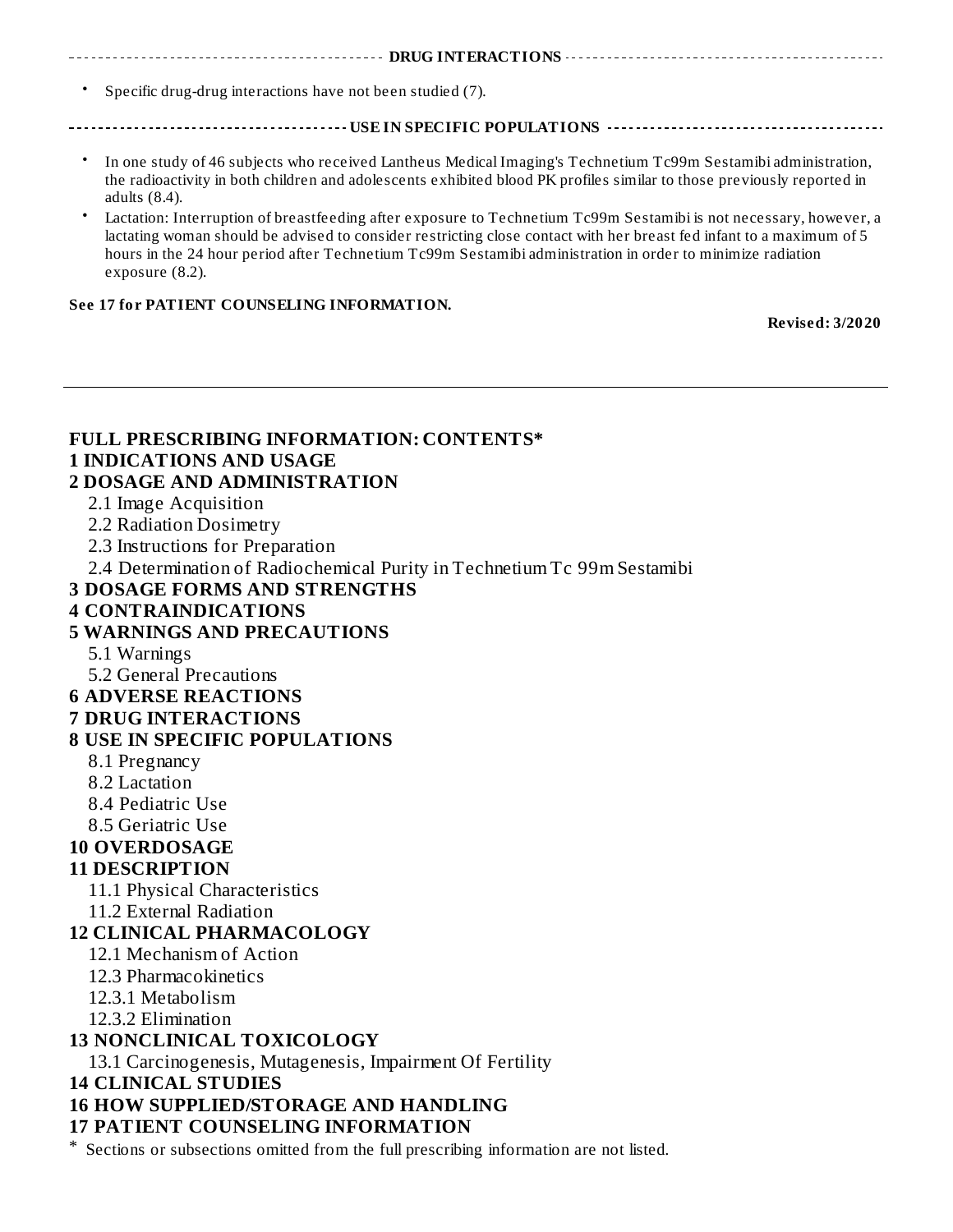### **FULL PRESCRIBING INFORMATION**

### **1 INDICATIONS AND USAGE**

Myocardial Imaging: Technetium Tc 99m Sestamibi Injection is a myocardial perfusion agent that is indicated for detecting coronary artery disease by localizing myocardial ischemia (reversible defects) and infarction (non-reversible defects), in evaluating myocardial function and developing information for use in patient management decisions. Technetium Tc 99m Sestamibi evaluation of myocardial ischemia can be accomplished with rest and cardiovascular stress techniques (e.g., exercise or pharmacologic stress in accordance with the pharmacologic stress agent's labeling).

It is usually not possible to determine the age of a myocardial infarction or to differentiate a recent myocardial infarction from ischemia.

Breast Imaging: Technetium Tc 99m Sestamibi is indicated for planar imaging as a second line diagnostic drug after mammography to assist in the evaluation of breast lesions in patients with an abnormal mammogram or a palpable breast mass.

Technetium Tc 99m Sestamibi is not indicated for breast cancer screening, to confirm the presence or absence of malignancy, and it is not an alternative to biopsy.

### **2 DOSAGE AND ADMINISTRATION**

**For Myocardial Imaging:** The suggested dose range for I.V. administration of Technetium Tc 99m Sestamibi in a single dose to be employed in the average patient (70 Kg) is 370–1110 MBq (10–30 mCi).

**For Breast Imaging:** The recommended dose range for I.V. administration of Technetium Tc 99m Sestamibi is a single dose of 740–1110 MBq (20–30 mCi).

### **2.1 Image Acquisition**

**Breast Imaging:** It is recommended that images are obtained with a table overlay to separate breast tissue from the myocardium and liver, and to exclude potential activity that may be present in the opposite breast. For lateral images, position the patient prone with the isolateral arm comfortably above the head, shoulders flat against the table, head turned to the side and relaxed, with the breast imaged pendent through an overlay cutout. The breast should not be compressed on the overlay. For anterior images, position the patient supine with both arms behind the head. For either lateral or anterior images, shield the chest and abdominal organs, or remove them from the field of view.

For complete study, sets of images should be obtained five minutes after the injection, and in the following sequence:

Beginning five minutes after the injection of Technetium Tc 99m Sestamibi:

- ten-minute lateral image of breast with abnormality
- ten-minute lateral image of contralateral breast
- ten-minute anterior image of both breasts

### **2.2 Radiation Dosimetry**

The radiation doses to organs and tissues of an average patient (70 Kg) per 1110 MBq (30 mCi) of Technetium Tc 99m Sestamibi injected intravenously are shown in Table 1.

### **Table 1: Radiation Absorbed Dos es from Tc 99m Sestamibi**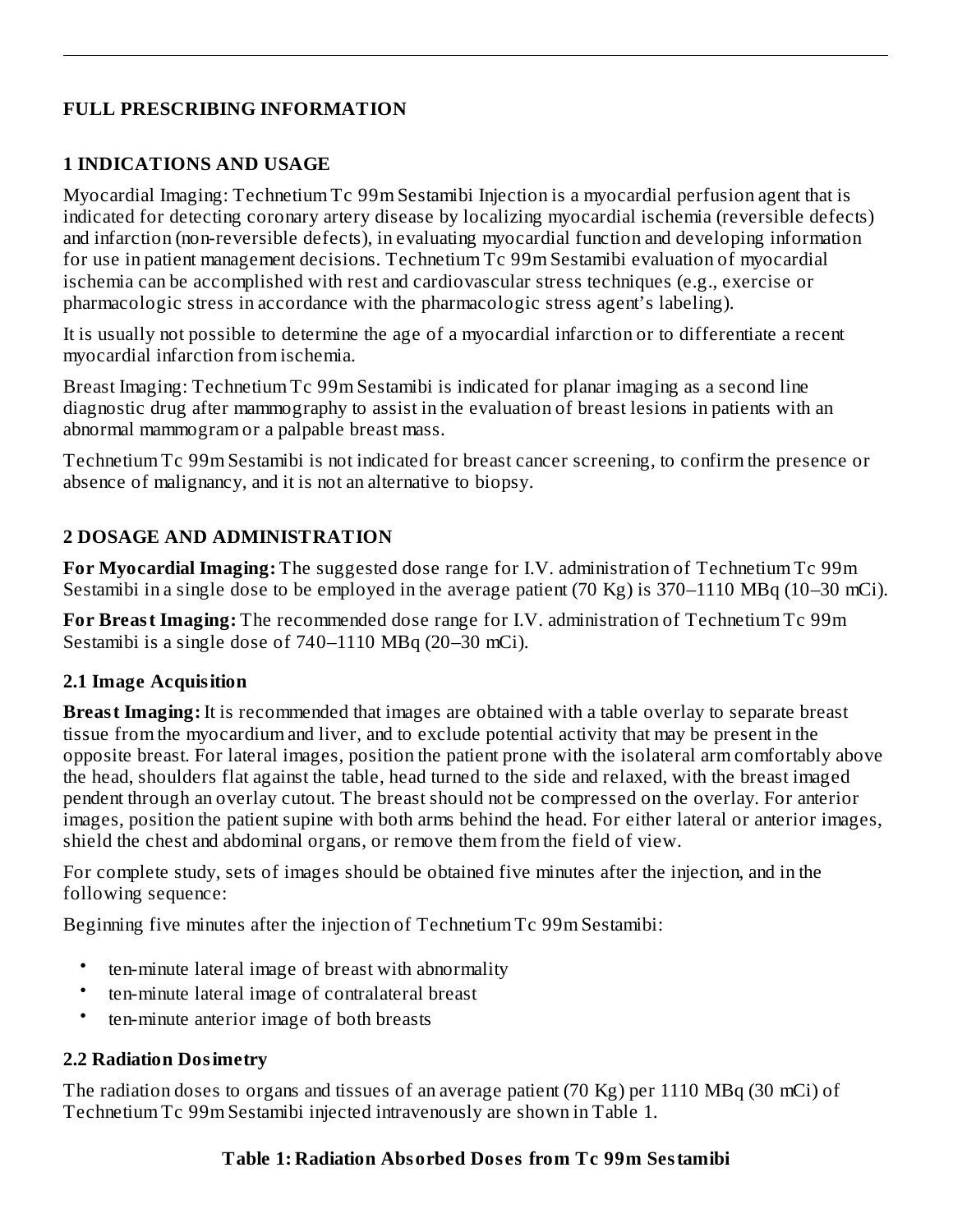|                                                                                                     | <b>Estimated Radiation Absorbed Dose</b> |                |               |                |
|-----------------------------------------------------------------------------------------------------|------------------------------------------|----------------|---------------|----------------|
|                                                                                                     | <b>REST</b>                              |                |               |                |
|                                                                                                     | 2.0 hour void                            |                |               | 4.8 hour void  |
| Organ                                                                                               | rads/30 mCi                              | mGy/1110 MBq   | rads/30 mCi   | $mGy/1110$ MBq |
| <b>Breasts</b>                                                                                      | 0.2                                      | 2.0            | 0.2           | 1.9            |
| Gallbladder Wall                                                                                    | 2.0                                      | 20.0           | 2.0           | 20.0           |
| Small Intestine                                                                                     | 3.0                                      | 30.0           | 3.0           | 30.0           |
| Upper Large Intestine Wall                                                                          | 5.4                                      | 55.5           | 5.4           | 55.5           |
| Lower Large Intestine Wall                                                                          | 3.9                                      | 40.0           | 4.2           | 41.1           |
| Stomach Wall                                                                                        | 0.6                                      | 6.1            | 0.6           | 5.8            |
| <b>Heart Wall</b>                                                                                   | 0.5                                      | 5.1            | 0.5           | 4.9            |
| Kidneys                                                                                             | 2.0                                      | 20.0           | 2.0           | 20.0           |
| Liver                                                                                               | 0.6                                      | 5.8            | 0.6           | 5.7            |
| Lungs                                                                                               | 0.3                                      | 2.8            | 0.3           | 2.7            |
| <b>Bone Surfaces</b>                                                                                | 0.7                                      | 6.8            | 0.7           | 6.4            |
| Thyroid                                                                                             | 0.7                                      | 7.0            | 0.7           | 7.0            |
| Ovaries                                                                                             | 1.5                                      | 15.5           | 1.6           | 15.5           |
| <b>Testes</b>                                                                                       | 0.3                                      | 3.4            | 0.4           | 3.9            |
| <b>Red Marrow</b>                                                                                   | 0.5                                      | 5.1            | 0.5           | 5.0            |
| <b>Urinary Bladder Wall</b>                                                                         | 2.0                                      | 20.0           | 4.2           | 41.1           |
| <b>Total Body</b>                                                                                   | 0.5                                      | 4.8            | 0.5           | 4.8            |
|                                                                                                     |                                          |                | <b>STRESS</b> |                |
|                                                                                                     |                                          | 2.0 hour void  |               | 4.8 hour void  |
| Organ                                                                                               | rads/30 mCi                              | $mGy/1110$ MBq | rads/30 mCi   | $mGy/1110$ MBq |
| <b>Breasts</b>                                                                                      | 0.2                                      | 2.0            | 0.2           | 1.8            |
| Gallbladder Wall                                                                                    | 2.8                                      | 28.9           | 2.8           | 27.8           |
| Small Intestine                                                                                     | 2.4                                      | 24.4           | 2.4           | 24.4           |
| Upper Large Intestine Wall                                                                          | 4.5                                      | 44.4           | 4.5           | 44.4           |
| Lower Large Intestine Wall                                                                          | 3.3                                      | 32.2           | 3.3           | 32.2           |
| Stomach Wall                                                                                        | 0.6                                      | 5.3            | 0.5           | 5.2            |
| <b>Heart Wall</b>                                                                                   | 0.5                                      | 5.6            | 0.5           | 5.3            |
| Kidneys                                                                                             | 1.7                                      | 16.7           | 1.7           | 16.7           |
| Liver                                                                                               | 0.4                                      | 4.2            | 0.4           | 4.1            |
| Lungs                                                                                               | 0.3                                      | 2.6            | 0.2           | 2.4            |
| <b>Bone Surfaces</b>                                                                                | 0.6                                      | 6.2            | 0.6           | 6.0            |
| Thyroid                                                                                             | 0.3                                      | 2.7            | 0.2           | 2.4            |
| Ovaries                                                                                             | 1.2                                      | 12.2           | 1.3           | 13.3           |
| <b>Testes</b>                                                                                       | 0.3                                      | 3.1            | 0.3           | 3.4            |
| <b>Red Marrow</b>                                                                                   | 0.5                                      | 4.6            | 0.5           | 4.4            |
| <b>Urinary Bladder Wall</b>                                                                         | 1.5                                      | 15.5           | 3.0           | 30.0           |
| <b>Total Body</b>                                                                                   | 0.4                                      | 4.2            | 0.4           | 4.2            |
| Radiation dosimetry calculations performed by Radiation Internal Dose Information Center, Oak Ridge |                                          |                |               |                |
| Institute for Science and Education, PO Box 117, Oak Ridge, TN 37831-0117, (865) 576-3448.          |                                          |                |               |                |

### **2.3 Instructions for Preparation**

Preparation of the Technetium Tc 99m Sestamibi from the Kit for Preparation of Technetium Tc 99m Sestamibi for Injection is done by the following aseptic procedure: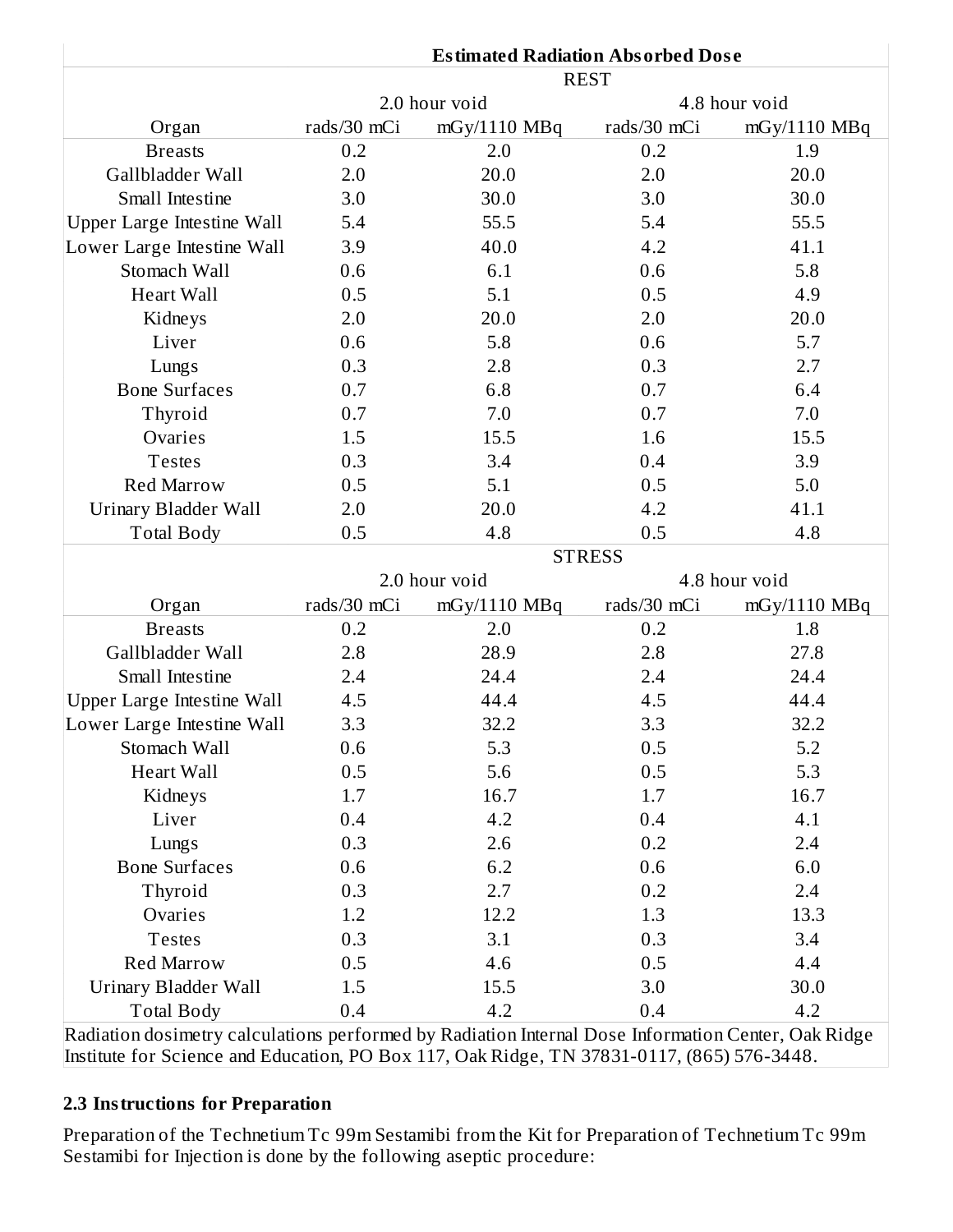### *Boiling Water Bath Procedure*

- 1. Prior to adding the Sodium Pertechnetate Tc 99m Injection to the vial, inspect the vial carefully for the presence of damage, particularly cracks, and do not use the vial if found. Tear off a radiation symbol and attach it to the neck of the vial.
- 2. Waterproof gloves should be worn during the preparation procedure. Remove the plastic disc from the vial and swab the top of the vial closure with alcohol to sanitize the surface.
- 3. Place the vial in a suitable radiation shield with a fitted radiation cap.
- 4. With a sterile shielded syringe, aseptically obtain additive-free, sterile, non-pyrogenic Sodium Pertechnetate Tc 99m Injection [925-5550 MBq, (25–150 mCi)] in approximately 1 to 3 mL.
- 5. Aseptically add the Sodium Pertechnetate Tc 99m Injection to the vial in the lead shield. Without withdrawing the needle, remove an equal volume of headspace to maintain atmospheric pressure within the vial.
- 6. Shake vigorously, about 5 to 10 quick upward-downward motions.
- 7. Remove the vial from the lead shield and place upright in an appropriately shielded and contained boiling water bath, such that the vial is suspended above the bottom of the bath, and boil for 10 minutes. Timing for 10 minutes is begun as soon as the water begins to boil again. Do not allow the boiling water to come in contact with the aluminum crimp.
- 8. Remove the vial from the water bath, place in the lead shield and allow to cool for 15 minutes.
- 9. Using proper shielding, the vial contents should be visually inspected. Use only if the solution is clear and free of particulate matter and discoloration.
- 10. Assay the reaction vial using a suitable radioactivity calibration system. Record the Technetium Tc 99m concentration, total volume, assay time and date, expiration time and lot number on the vial shield label and affix the label to the shield.
- 11. Store the reaction vial containing the Technetium Tc 99m Sestamibi at 20-25°C (68-77°F)[See USP] until use; at such time the product should be aseptically withdrawn. Technetium Tc 99m Sestamibi should be used within 6 hours of preparation. The vial contains no preservative.

**Note:** Adherence to the above product reconstitution instructions is recommended.

The potential for cracking and significant contamination exists whenever vials containing radioactive material are heated.

Product should be used within 6 hours after preparation.

Final product with radiochemical purity of at least 90% was used in the clinical trials that established safety and effectiveness. The radiochemical purity was determined by the following method.

Sun Pharmaceutical Industries, Inc.'s Kit for the Preparation of Technetium Tc 99m Sestamibi for Injection is not to be used with the Recon-o-Stat™ thermal cycler due to the smaller vial size requirements of this heating device.

### **2.4 Determination of Radiochemical Purity in Technetium Tc 99m Sestamibi**

- Obtain a Baker-Flex Aluminum Oxide coated, plastic TLC plate, #1 B-F, pre-cut to 2.5 cm x 7.5 cm.
- Dry the plate or plates at 100°C for 1 hour and store in a desiccator. Remove pre-dried plate from the desiccator just prior to use.
- Apply 1 drop of ethanol\* using a 1 mL syringe with a 22–26 gauge needle, 1.5 cm from the bottom of the plate. THE SPOT SHOULD NOT BE ALLOWED TO DRY.
- Add 2 drops of Technetium Tc 99m Sestamibi solution, side by side on top of the ethanol\* spot. Return the plate to a desiccator and allow the sample spot to dry (typically 15 minutes).
- The TLC tank is prepared by pouring ethanol\* to a depth of 3–4 mm. Cover the tank and let it equilibrate for  $\sim$  10 minutes.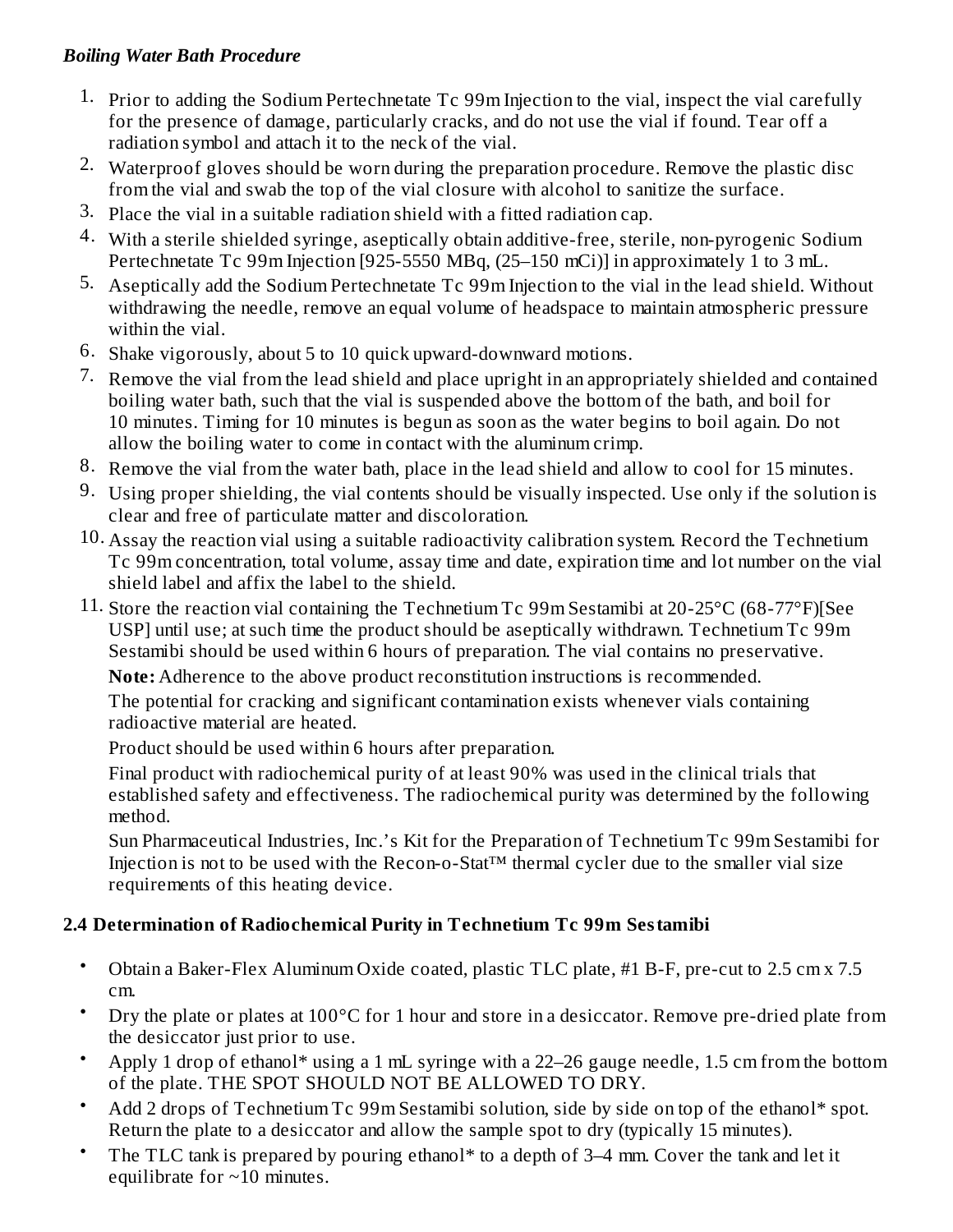- Develop the plate in the covered TLC tank in ethanol\* for a distance of 5 cm from the point of application.
- Cut the TLC plate 4 cm from the bottom and measure the Tc 99m activity in each piece by appropriate radiation detector.
- Calculate the % Tc 99m Sestamibi as:



\*The ethanol used in this procedure should be 95% or greater. Absolute ethanol (99%) should remain at ≥ 95% ethanol content for one week after opening if stored tightly capped, in a cool dry place.

### **3 DOSAGE FORMS AND STRENGTHS**

Kit for the Preparation of Technetium Tc 99m Sestamibi for Injection is supplied as a lyophilized mixture in 10 mL vials in a kit of five (5) (NDC # 45567-0555-1) or a kit of (30) (NDC # 45567-0555-2), sterile and non-pyrogenic

### **4 CONTRAINDICATIONS**

None known.

### **5 WARNINGS AND PRECAUTIONS**

### **5.1 Warnings**

In studying patients in whom cardiac disease is known or suspected, care should be taken to assure continuous monitoring and treatment in accordance with safe, accepted clinical procedure. Infrequently, death has occurred 4 to 24 hours after Tc 99m Sestamibi use and is usually associated with exercise stress testing (see Section 5.2).

Pharmacologic induction of cardiovascular stress may be associated with serious adverse events such as myocardial infarction, arrhythmia, hypotension, bronchoconstriction and cerebrovascular events. Caution should be used when pharmacologic stress is selected as an alternative to exercise; it should be used when indicated and in accordance with the pharmacologic stress agent's labeling.

Technetium Tc 99m Sestamibi has been rarely associated with acute severe allergic and anaphylactic events of angioedema and generalized urticaria. In some patients the allergic symptoms developed on the second injection during Tc 99m Sestamibi imaging. Patients who receive Technetium Tc 99m Sestamibi for either myocardial or breast imaging are receiving the same drug. Caution should be exercised and emergency equipment should be available when administering Technetium Tc 99m Sestamibi. Also, before administering Technetium Tc 99m Sestamibi Injection, patients should be asked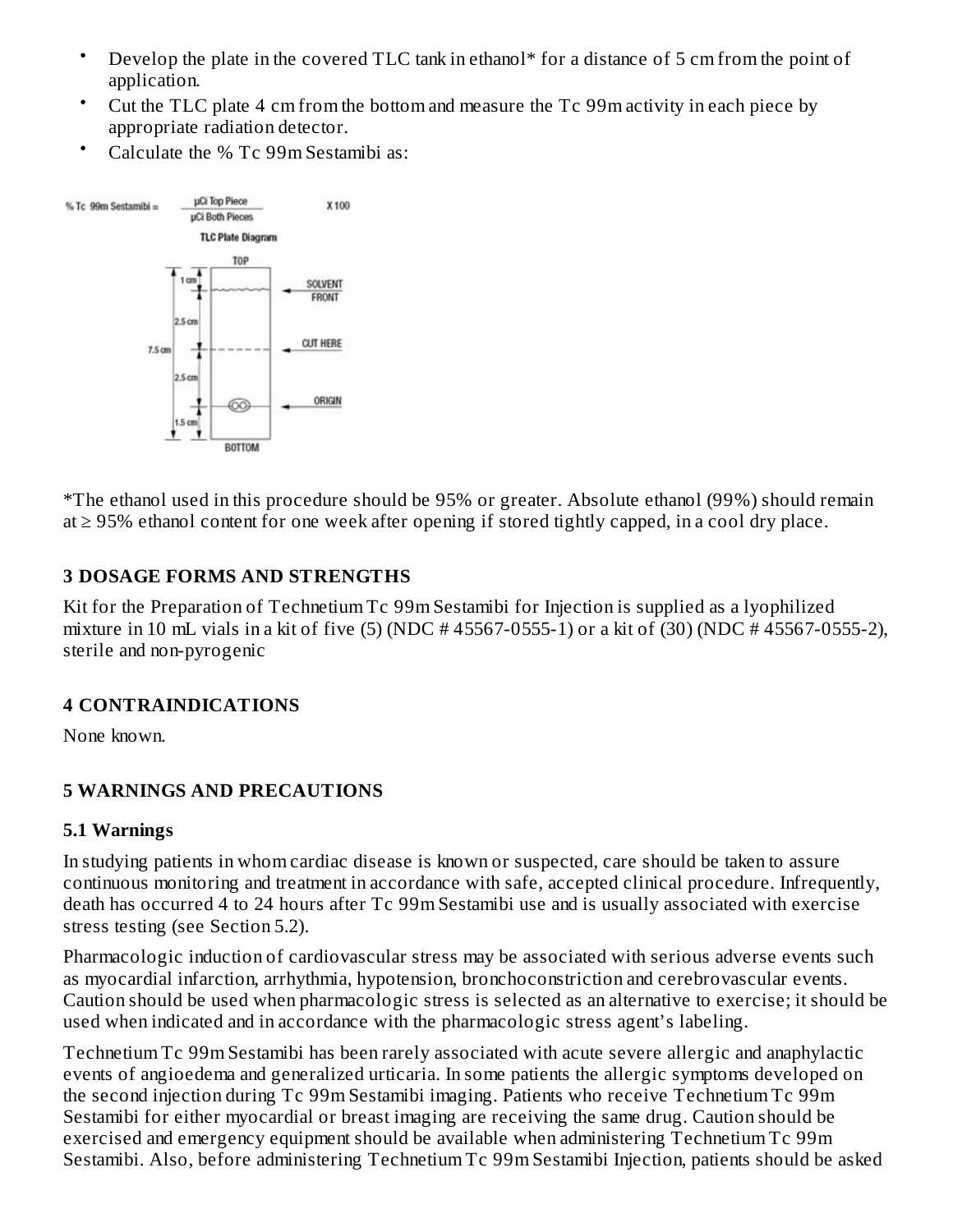about the possibility of allergic reactions to the drug.

### **5.2 General Precautions**

The contents of the vial are intended only for use in the preparation of Technetium Tc 99m Sestamibi and are not to be administered directly to the patient without first undergoing the preparative procedure.

Radioactive drugs must be handled with care and appropriate safety measures should be used to minimize radiation exposure to clinical personnel. Also, care should be taken to minimize radiation exposure to the patients consistent with proper patient management.

Contents of the kit before preparation are not radioactive. However, after the Sodium Pertechnetate Tc 99m Injection is added, adequate shielding of the final preparation must be maintained. The components of the kit are sterile and non-pyrogenic. It is essential to follow directions carefully and to adhere to strict aseptic procedures during preparation.

Technetium Tc 99m labeling reactions depend on maintaining the stannous ion in the reduced state. Hence, Sodium Pertechnetate Tc 99m Injection containing oxidants should not be used.

Technetium Tc 99m Sestamibi should not be used more than six hours after preparation.

Radiopharmaceuticals should be used only by physicians who are qualified by training and experience in the safe use and handling of radionuclides and whose experience and training have been approved by the appropriate government agency authorized to license the use of radionuclides.

Stress testing should be performed only under the supervision of a qualified physician and in a laboratory equipped with appropriate resuscitation and support apparatus.

The most frequent exercise stress test endpoints sufficient to stop the test reported during controlled studies (two-thirds were cardiac patients) were:

- Fatigue 35%
- Dyspnea 17%
- Chest Pain 16%
- ST-depression 7%
- Arrhythmia 1%

### **6 ADVERSE REACTIONS**

Adverse events were evaluated in 3741 adults who were evaluated in clinical studies. Of these patients, 3068 (77% men, 22% women, and 0.7% of the patients' genders were not recorded) were in cardiac clinical trials and 673 (100% women) in breast imaging trials. Cases of angina, chest pain, and death have occurred (see Section 5*)*. Adverse events reported at a rate of 0.5% or greater after receiving Technetium Tc 99m Sestamibi administration are shown in the following table:

#### **Table 2: Selected Advers e Events Reported in > 0.5% of Patients Who Received Technetium Tc 99m Sestamibi in Either Breast or Cardiac Clinical Studies\***

| <b>Body System</b> | <b>Breast Studies</b> | <b>Cardiac Studies</b> |             |             |
|--------------------|-----------------------|------------------------|-------------|-------------|
|                    | Women                 | Women                  | Men         | Total       |
|                    | $n = 673$             | $n = 685$              | $n = 2361$  | $n = 3046$  |
| Body as a Whole    | $21(3.1\%)$           | $6(0.9\%)$             | $17(0.7\%)$ | $23(0.8\%)$ |
| Headache           | 11 (1.6%)             | $2(0.3\%)$             | $4(0.2\%)$  | $6(0.2\%)$  |
| Cardiovascular     | $9(1.3\%)$            | 24 (3.5%)              | 75 (3.2%)   | 99 (3.3%)   |
| Chest Pain/Angina  | $0(0\%)$              | 18 (2.6%)              | 46 (1.9%)   | 64 (2.1%)   |
| ST Segment         | $0(0\%)$              | $11(1.6\%)$            | 29 (1.2%)   | 40 (1.3%)   |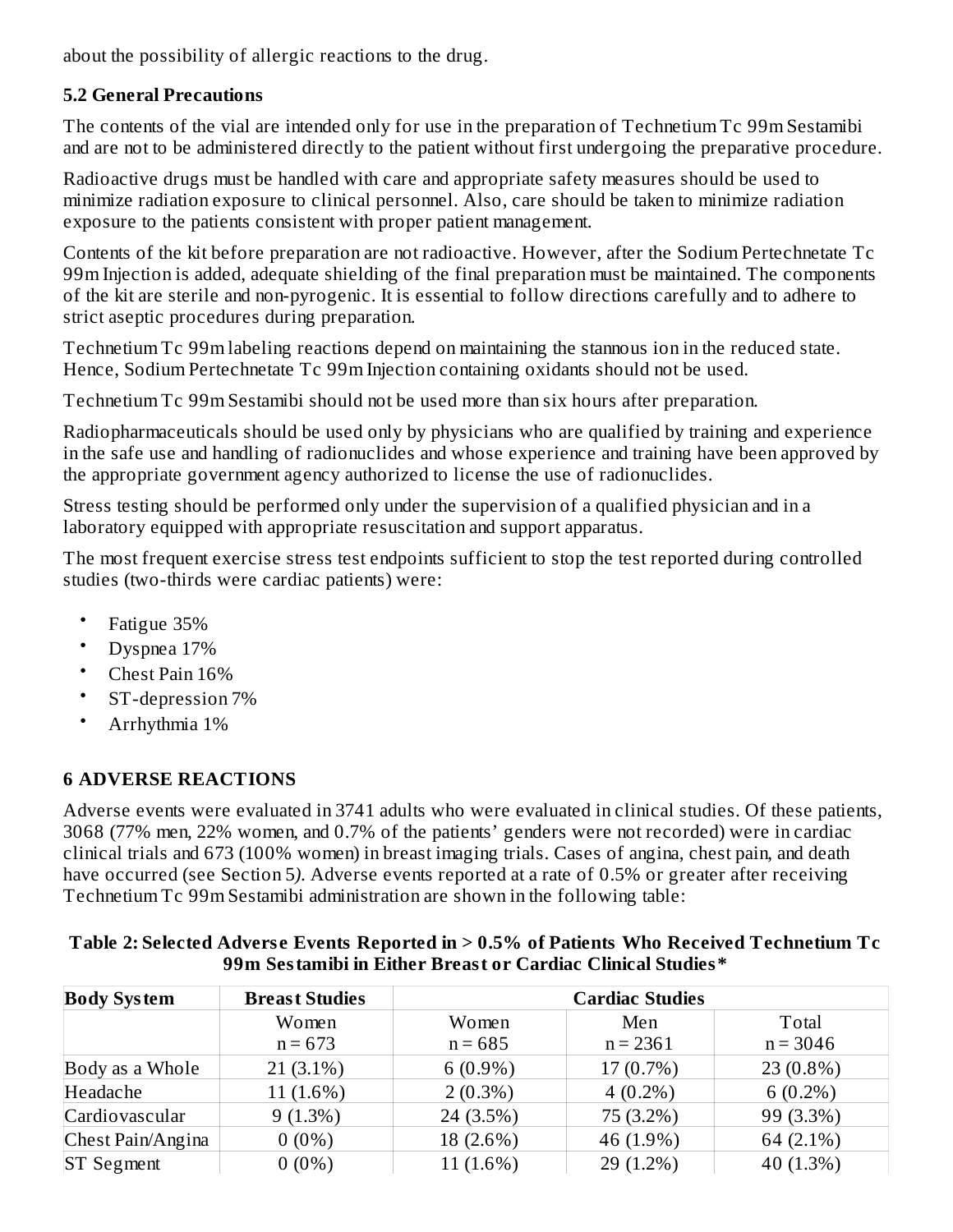| Changes                                                     |             |            |             |              |
|-------------------------------------------------------------|-------------|------------|-------------|--------------|
| Digestive System                                            | $8(1.2\%)$  | $4(0.6\%)$ | $9(0.4\%)$  | $13(0.4\%)$  |
| Nausea                                                      | $4(0.6\%)$  | $1(0.1\%)$ | $2(0.1\%)$  | $3(0.1\%)$   |
| Special Senses                                              | 132 (19.6%) | 62 (9.1%)  | 160 (6.8%)  | 222 (7.3%)   |
| <b>Taste Perversion</b>                                     | 129 (19.2%) | 60 (8.8%)  | 157 (6.6%)  | $217(7.1\%)$ |
| Parosmia                                                    | $8(1.2\%)$  | $6(0.9\%)$ | $10(0.4\%)$ | $16(0.5\%)$  |
| * Excludes the 22 patients whose genders were not recorded. |             |            |             |              |

In the clinical studies for breast imaging, breast pain was reported in 12 (1.7%) of the patients. In 11 of these patients the pain appears to be associated with biopsy/surgical procedures.

The following adverse reactions have been reported in  $\leq 0.5\%$  of patients: signs and symptoms consistent with seizure occurring shortly after administration of the agent; transient arthritis; angioedema, arrhythmia, dizziness, syncope, abdominal pain, vomiting, and severe hypersensitivity characterized by dyspnea, hypotension, bradycardia, asthenia, and vomiting within two hours after a second injection of Technetium Tc 99m Sestamibi. A few cases of flushing, edema, injection site inflammation, dry mouth, fever, pruritus, rash, urticaria and fatigue have also been attributed to administration of the agent.

### **7 DRUG INTERACTIONS**

Specific drug-drug interactions have not been studied.

## **8 USE IN SPECIFIC POPULATIONS**

### **8.1 Pregnancy**

### *Risk Summary*

Limited available data with Technetium Tc99m Sestamibi use in pregnant women have not identified a drug-associated risk of major birth defects, miscarriage, or adverse maternal or fetal outcomes. Animal reproduction and teratogenicity studies have not been conducted with Technetium Tc99m Sestamibi. However, all radiopharmaceuticals have the potential to cause fetal harm depending on the fetal stage of development and the magnitude of the radiation dose. If considering Technetium Tc99m Sestamibi administration to a pregnant woman, inform the patient about the potential for adverse pregnancy outcomes based on the radiation dose from Technetium Tc99m Sestamibi and the gestational timing of exposure.

All pregnancies have a background risk of birth defects, loss, or other adverse outcomes. In the U.S. general population, the estimated background risk of major birth defects and miscarriage in clinically recognized pregnancies is 2-4% and 15-20%, respectively

### **8.2 Lactation**

### *Risk Summary*

Limited data in the scientific literature on the presence of Technetium Tc99m Sestamibi in human milk, demonstrate that between 0.01% and 0.03% of maternal injected activity of technetium Tc99m Sestamibi was excreted in human milk. Technetium Tc99m Sestamibi accumulates in the lactating breast *[see Clinical Considerations]*. There are limited data in the scientific literature on effects of Technetium Tc99m Sestamibi on the breastfed infant or on milk production. The developmental and health benefits of breastfeeding should be considered along with the mother's clinical need for Technetium Tc99m Sestamibi and any potential adverse effects on the breastfed infant from Technetium Tc99m Sestamibi or from the underlying maternal condition.

### Clinical Considerations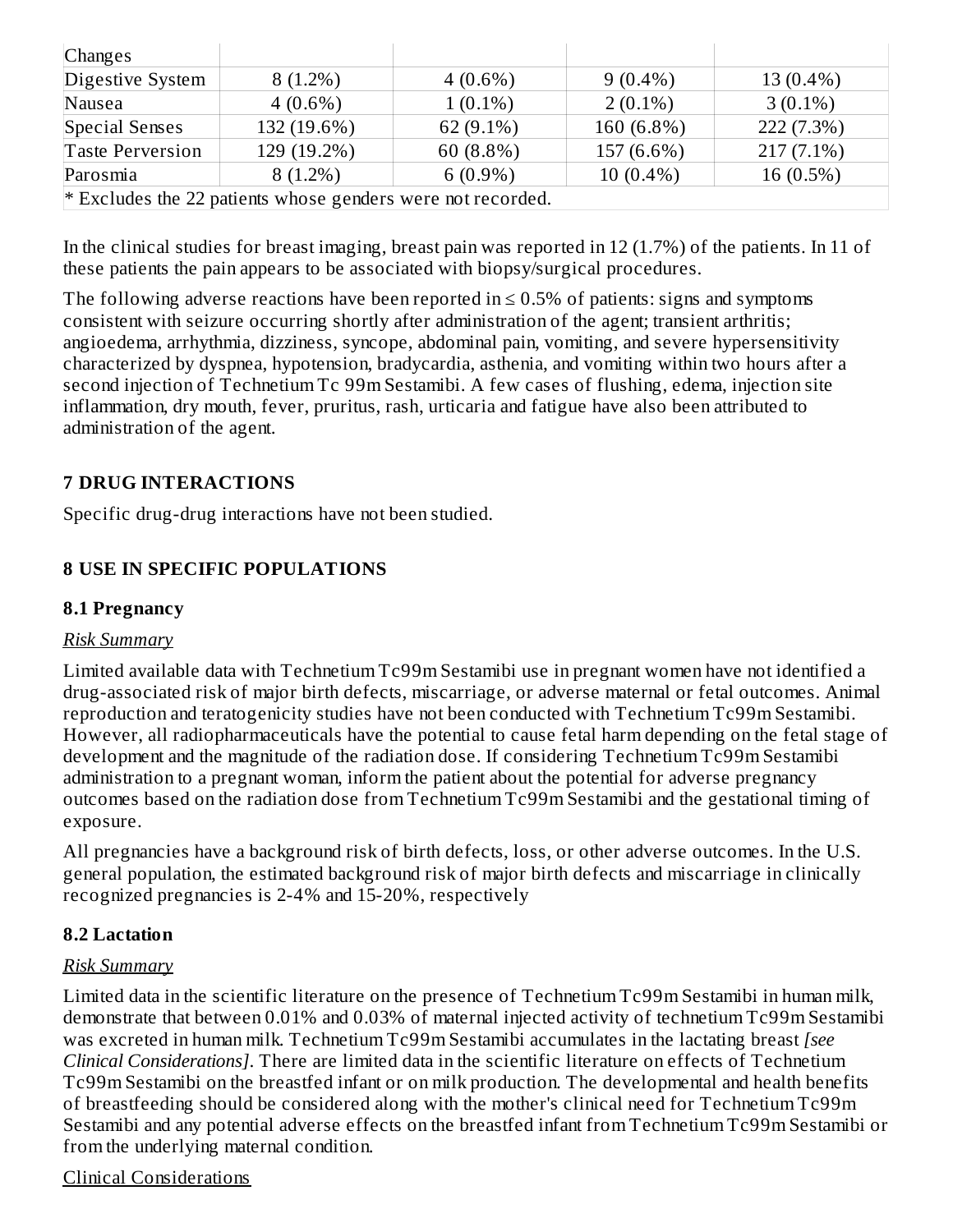Interruption of breastfeeding after exposure to Technetium Tc99m Sestamibi is not necessary because Technetium Tc99m Sestamibi excretion in breast milk is low. However, a lactating woman may restrict close contact with her breast fed infant to a maximum of 5 hours in the 24 hour period after Technetium Tc99m Sestamibi administration in order to minimize radiation exposure.

## **8.4 Pediatric Us e**

Safety and effectiveness in the pediatric population have not been established.

No evidence of diagnostic efficacy or clinical utility of Technetium Tc99m Sestamibi scan was found in clinical studies of children and adolescents with Kawasaki disease.

A prospective study of 445 pediatric patients with Kawasaki disease was designed to determine the predictive value of Technetium Tc99m Sestamibi rest and stress myocardial perfusion imaging to define a pediatric population with Kawasaki disease that was at risk of developing cardiac events. Cardiac events were defined as cardiac death, MI, hospitalization due to cardiac etiology, heart failure, CABG or coronary angioplasty. The standard of truth was defined as cardiac events occurring 6 months following the administration of Technetium Tc99m Sestamibi. Only three cardiac events were observed at six months in this study. In all three cases, the scan was negative. No clinically meaningful measurements of sensitivity, specificity or other diagnostic performance parameters could be demonstrated in this study.

A ten year retrospective case history study of pediatric Kawasaki disease patients who completed Technetium Tc99m Sestamibi myocardial perfusion imaging and who had coronary angiography within three months of the Technetium Tc99m Sestamibi scan was designed to measure sensitivity and specificity of Technetium Tc99m Sestamibi scan. Out of 72 patients who had both evaluable Technetium Tc99m Sestamibi scans and evaluable angiographic images, only one patient had both an abnormal angiogram and an abnormal Technetium Tc99m Sestamibi scan. No clinically meaningful measurements of sensitivity, specificity or other diagnostic performance parameters could be demonstrated in this study.

In a clinical pharmacology study, 46 pediatric patients with Kawasaki disease received Technetium Tc99m Sestamibi administration at the following doses: 0.1-0.2 mCi/kg for rest, 0.3 mCi/kg for stress in one day studies; 0.2 mCi/kg for rest and 0.2 mCi/kg for stress in two day studies.

The radioactivity both in younger children and in adolescents exhibited PK profiles similar to those previously reported in adults (See Section 12).

The radiation absorbed doses in adolescents, both at rest and stress, were similar to those observed in adults (see Section 2). When comparing weight-adjusted radioactivity (up to 0.3 mCi/kg) doses administered to adolescents and younger children to the recommended dose administered to adults (up to 30 mCi ), the radiation absorbed doses in both adolescents and younger children were similar to those in adults.

Adverse events were evaluated in 609 pediatric patients from the three clinical studies described above. The frequency and the type of the adverse events were similar to the ones observed in the studies of Technetium Tc 99m Sestamibi in adults. Two of the 609 had a serious adverse event: one patient received a Technetium Tc 99m Sestamibi overdose but remained asymptomatic, and one patient had an asthma exacerbation following administration.

### **8.5 Geriatric Us e**

Of 3068 patients in clinical studies of the Kit for the Preparation of Technetium Tc 99m Sestamibi for myocardial imaging for injection, 693 patients were 65 or older and 121 were 75 or older.

Of 673 patients in clinical studies of the Kit for the Preparation of Technetium Tc 99m Sestamibi for breast imaging for injection, 138 patients were 65 or older and 30 were 75 or older.

Based on the evaluation of the frequency of adverse events and review of vital signs data, no overall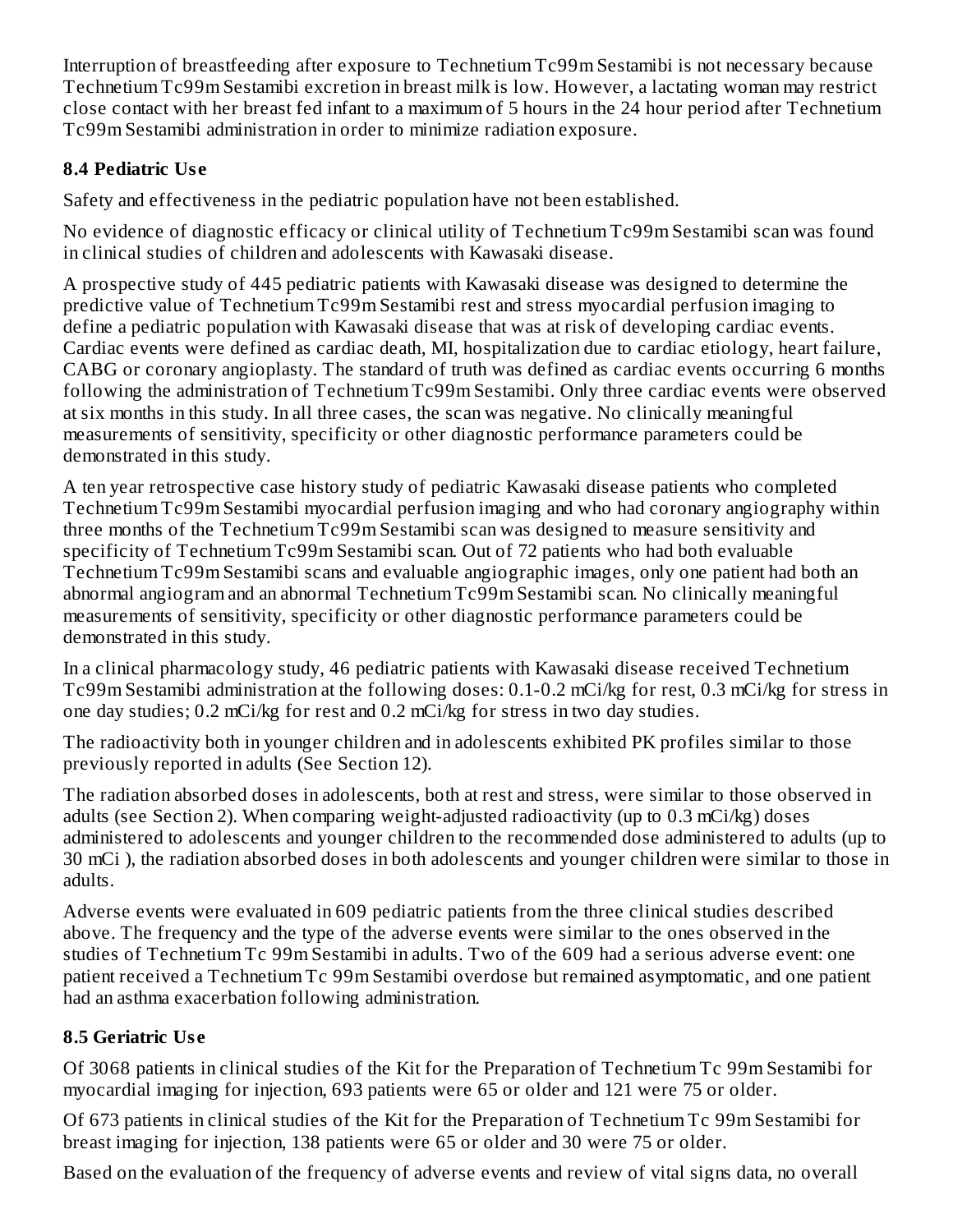differences in safety were observed between these subjects and younger subjects. Although reported clinical experience has not identified differences in response between elderly and younger patients, greater sensitivity of some older individuals cannot be ruled out.

# **10 OVERDOSAGE**

The clinical consequences of overdosing with Technetium Tc 99m Sestamibi are not known.

# **11 DESCRIPTION**

Each 10mL vial contains a sterile, non-pyrogenic, lyophilized mixture of:

- Tetrakis (2-methoxy isobutyl isonitrile) Copper (I) tetrafluoroborate - 1 mg
- Sodium Citrate Dihydrate - 2.6 mg
- L-Cysteine Hydrochloride Monohydrate - 1 mg
- Mannitol - 20 mg
- Stannous Chloride, Dihydrate, minimum (SnCl<sub>2</sub>•2H<sub>2</sub>O) - 0.025 mg
- Stannous Chloride, Dihydrate (SnCl<sub>2</sub>•2H<sub>2</sub>O) - 0.075 mg
- Tin Chloride (stannous and stannic) Dihydrate, maximum (as  $SnCl<sub>2</sub>•2H<sub>2</sub>O$ ) - 0.086 mg

Prior to lyophilization the pH is 5.4 to 5.7, and sodium hydroxide and/or hydrochloric acid may have been added for pH adjustment. The contents of the vial are lyophilized and stored under nitrogen.

This drug is administered by intravenous injection for diagnostic use after reconstitution with sterile, non-pyrogenic, oxidant-free Sodium Pertechnetate Tc 99m Injection. The pH of the reconstituted product is 5.5 (5.0–6.0). No bacteriostatic preservative is present.

The precise structure of the technetium complex is  $Tc 99m[MIBI]_6 +$  where MIBI is 2-methoxy isobutyl isonitrile.

Tetrakis (2-methoxy isobutyl isonitrile) Copper (I) tetrafluoroborate has the following structural formula:



The molecular formula is  $C_{24}H_{44}N_4O_4BF_4Cu$ , and the molecular weight is 602.98.

# **11.1 Physical Characteristics**

Technetium Tc 99m decays by isomeric transition with a physical half-life of 6.02 hours.  $^1$  Photons that are useful for detection and imaging studies are listed below in Table 3.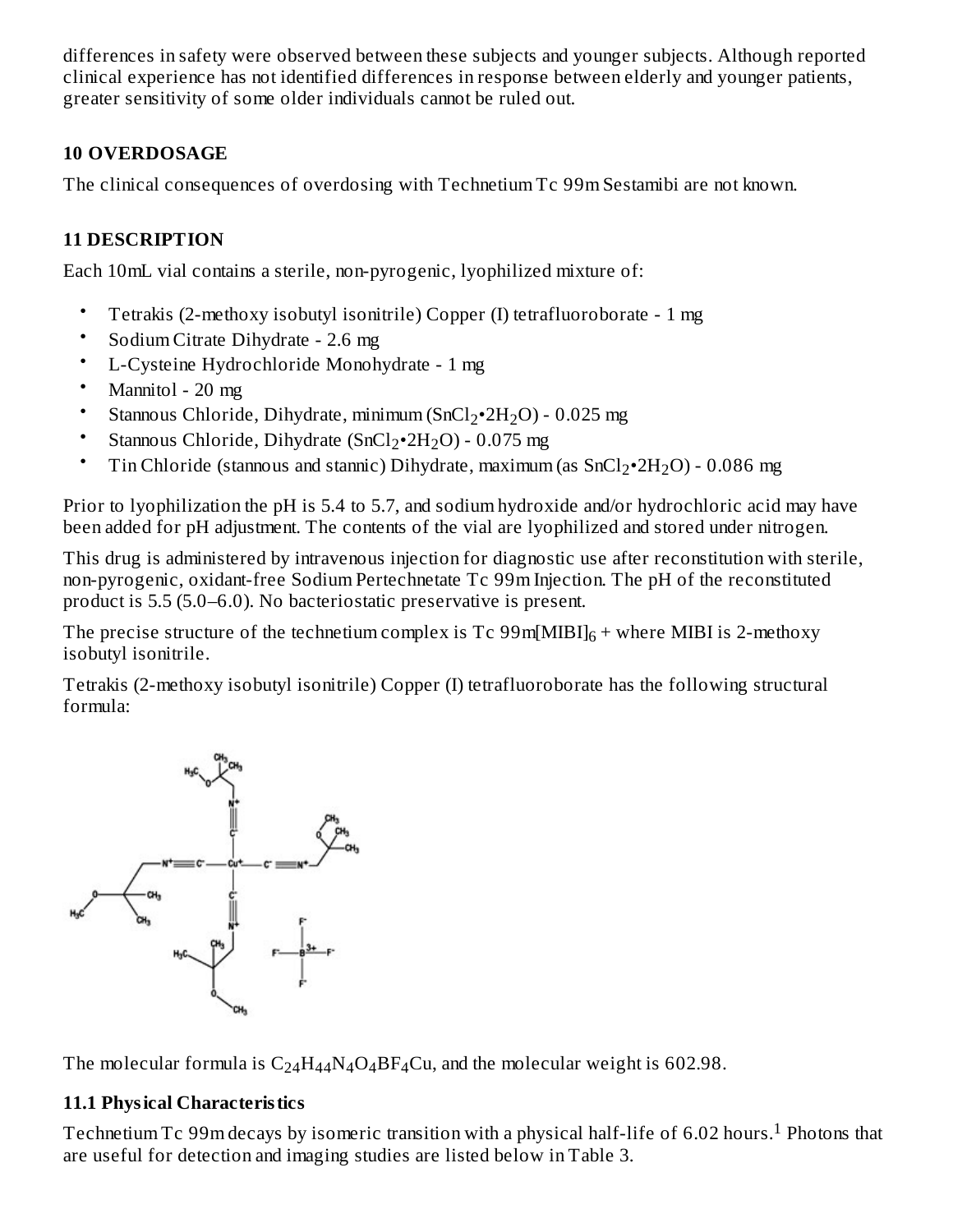| <b>Radiation</b> | Mean %/<br><b>Disintegration</b> | Mean<br><b>Energy (KeV)</b> |
|------------------|----------------------------------|-----------------------------|
| Gamma-2          | $89.0^-$                         | 140.5                       |

<sup>1</sup>Kocher, David, C., Radioactive Decay Data Tables, DOE/TIC-11026, 108(1981).

### **11.2 External Radiation**

The specific gamma ray constant for Tc 99m is 5.4 microcoulombs/Kg-MBq-hr (0.78 R/mCi-hr) at 1 cm. The first half value layer is 0.017 cm of Pb. A range of values for the relative attenuation of the radiation emitted by this radionuclide that results from interposition of various thicknesses of Pb is shown in Table 4.To facilitate control of the radiation exposure from Megabequerel (millicurie) amounts of this radionuclide, the use of a 0.25 cm thickness of Pb will attenuate the radiation emitted by a factor of 1,000.

| <b>Shield Thickness (Pb) cm</b> | <b>Coefficient of Attenuation</b> |
|---------------------------------|-----------------------------------|
| 0.017                           | 0.5                               |
| 0.08                            | $10^{-1}$                         |
| 0.16                            | $10^{-2}$                         |
| 0.25                            | $10^{-3}$                         |
| 0.33                            | $10^{-4}$                         |

### **Table 4: Radiation Attenuation by Lead Shielding**

To correct for physical decay of this radionuclide, the fractions that remain at selected intervals after the time of calibration are shown in Table 5.

| <b>Hours</b> | <b>Fraction Remaining</b> | <b>Hours</b> | <b>Fraction Remaining</b> |
|--------------|---------------------------|--------------|---------------------------|
| $0*$         | 1.000                     |              | 0.447                     |
|              | 0.891                     | ၓ            | 0.398                     |
|              | 0.794                     | 9            | 0.355                     |
| 3            | 0.708                     | 10           | 0.316                     |
| 4            | 0.631                     | 11           | 0.282                     |
| 5            | 0.562                     | 12           | 0.251                     |
|              | 0.501                     |              |                           |

### **Table 5: Physical Decay Chart; Tc 99m Half-Life 6.02 Hours**

\* Calibration Time

# **12 CLINICAL PHARMACOLOGY**

### **12.1 Mechanism of Action**

Technetium Tc 99m Sestamibi is a cationic Tc 99m complex which has been found to accumulate in viable myocardial tissue in a manner analogous to that of thallous chloride TI-201. Scintigraphic images obtained in humans after the intravenous administration of the drug have been comparable to those obtained with thallous chloride TI-201 in normal and abnormal myocardial tissue.

Animal studies have shown that myocardial uptake is not blocked when the sodium pump mechanism is inhibited. Although studies of subcellular fractionation and electron micrographic analysis of heart cell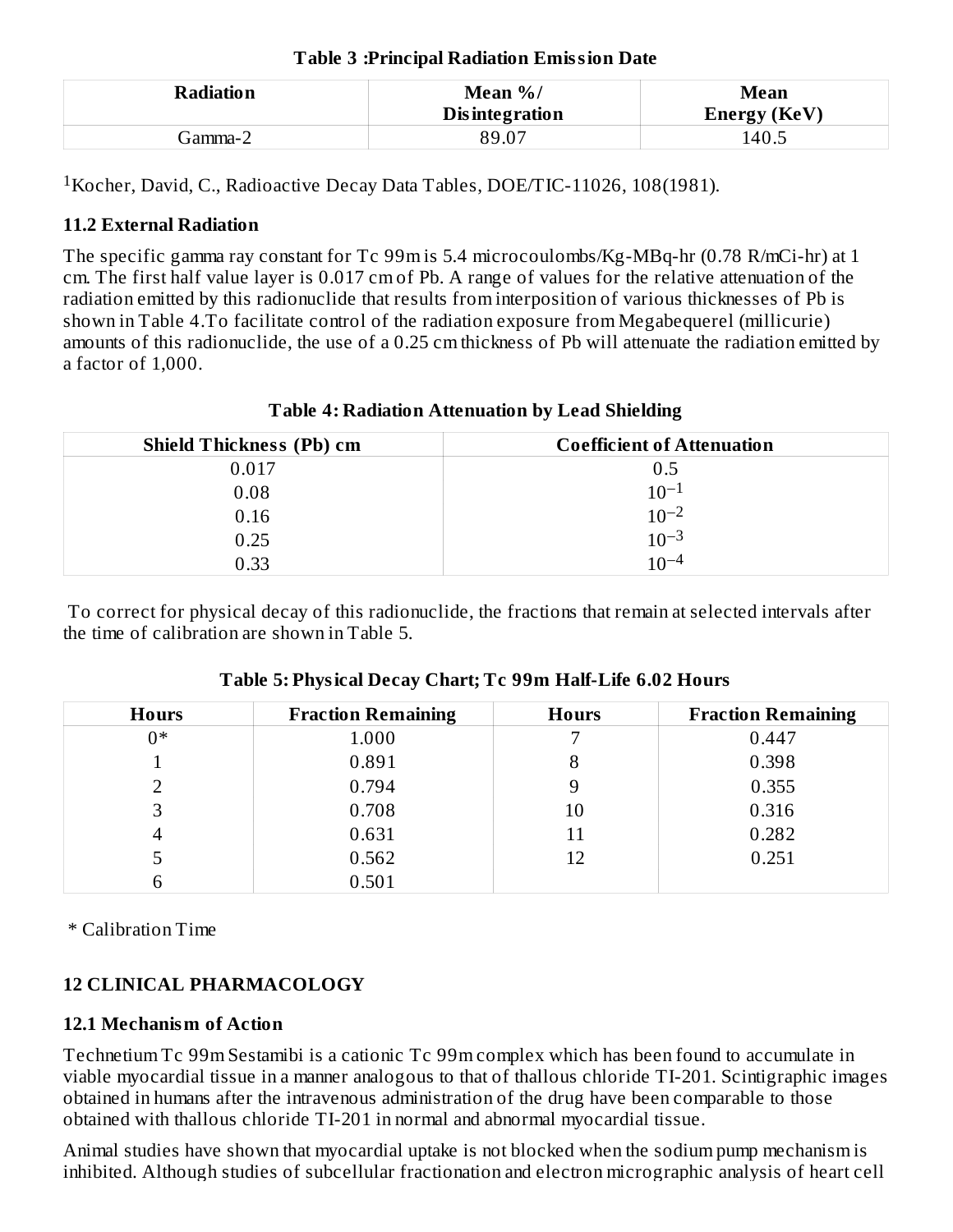aggregates suggest that Tc 99m Sestamibi cellular retention occurs specifically within the mitochondria as a result of electrostatic interactions, the clinical relevance of these findings has not been determined.

The mechanism of Tc 99m Sestamibi localization in various types of breast tissue (e.g., benign, inflammatory, malignant, fibrous) has not been established.

### **12.3 Pharmacokinetics**

Pulmonary activity is negligible even immediately after injection. Blood clearance studies indicate that the fast clearing component clears with a t $_{\rm 42}$  of 4.3 minutes at rest, and clears with a t $_{\rm 42}$  of 1.6 minutes under exercise conditions. At five minutes post injection about 8% of the injected dose remains in circulation. There is less than 1% protein binding of Technetium Tc 99m Sestamibi in plasma. The myocardial biological half-life is approximately six hours after a rest or exercise injection. The biological half-life for the liver is approximately 30 minutes after a rest or exercise injection. The effective half-life of clearance (which includes both the biological half-life and radionuclide decay) for the heart is approximately 3 hours, and for the liver is approximately 30 minutes, after a rest or exercise injection. The ideal imaging time reflects the best compromise between heart count rate and surrounding organ uptake.

Myocardial uptake which is coronary flow dependent is 1.2% of the injected dose at rest and 1.5% of the injected dose at exercise. Table 6 illustrates the biological clearance as well as effective clearance (which includes biological clearance and radionuclide decay) of Tc 99m Sestamibi from the heart and liver.

[Organ concentrations expressed as percentage of injected dose; data based on an average of 5 subjects at rest and 5 subjects during exercise.]

|             | <b>REST</b>       |                  |                   |                  |
|-------------|-------------------|------------------|-------------------|------------------|
|             | <b>Heart</b>      |                  | Liver             |                  |
| Time        | <b>Biological</b> | <b>Effective</b> | <b>Biological</b> | <b>Effective</b> |
| $5$ min.    | 1.2               | 1.2              | 19.6              | 19.4             |
| 30 min.     | 1.1               | 1.0              | 12.2              | 11.5             |
| 1 hour      | 1.0               | 0.9              | 5.6               | 5.0              |
| 2 hours     | 1.0               | 0.8              | 2.2               | 1.7              |
| 4 hours     | 0.8               | 0.5              | 0.7               | 0.4              |
|             |                   | <b>STRESS</b>    |                   |                  |
|             | <b>Heart</b>      |                  | Liver             |                  |
| <b>Time</b> | <b>Biological</b> | <b>Effective</b> | <b>Biological</b> | <b>Effective</b> |
| $5$ min.    | 1.5               | 1.5              | 5.9               | 5.8              |
| 30 min.     | 1.4               | 1.3              | 4.5               | 4.2              |
| 1 hour      | 1.4               | 1.2              | 2.4               | 2.1              |
| 2 hours     |                   |                  |                   | 0.7              |
|             | 1.2               | 1.0              | 0.9               |                  |

**Table 6: Biological and Effective Clearance**

A study in a dog myocardial ischemia model reported that Technetium Tc 99m Sestamibi undergoes myocardial distribution (redistribution), although more slowly and less completely than thallous chloride TI-201. A study in a dog myocardial infarction model reported that the drug showed no redistribution of any consequence. Definitive human studies to demonstrate possible redistribution have not been reported. In patients with documented myocardial infarction, imaging revealed the infarct up to four hours post dose.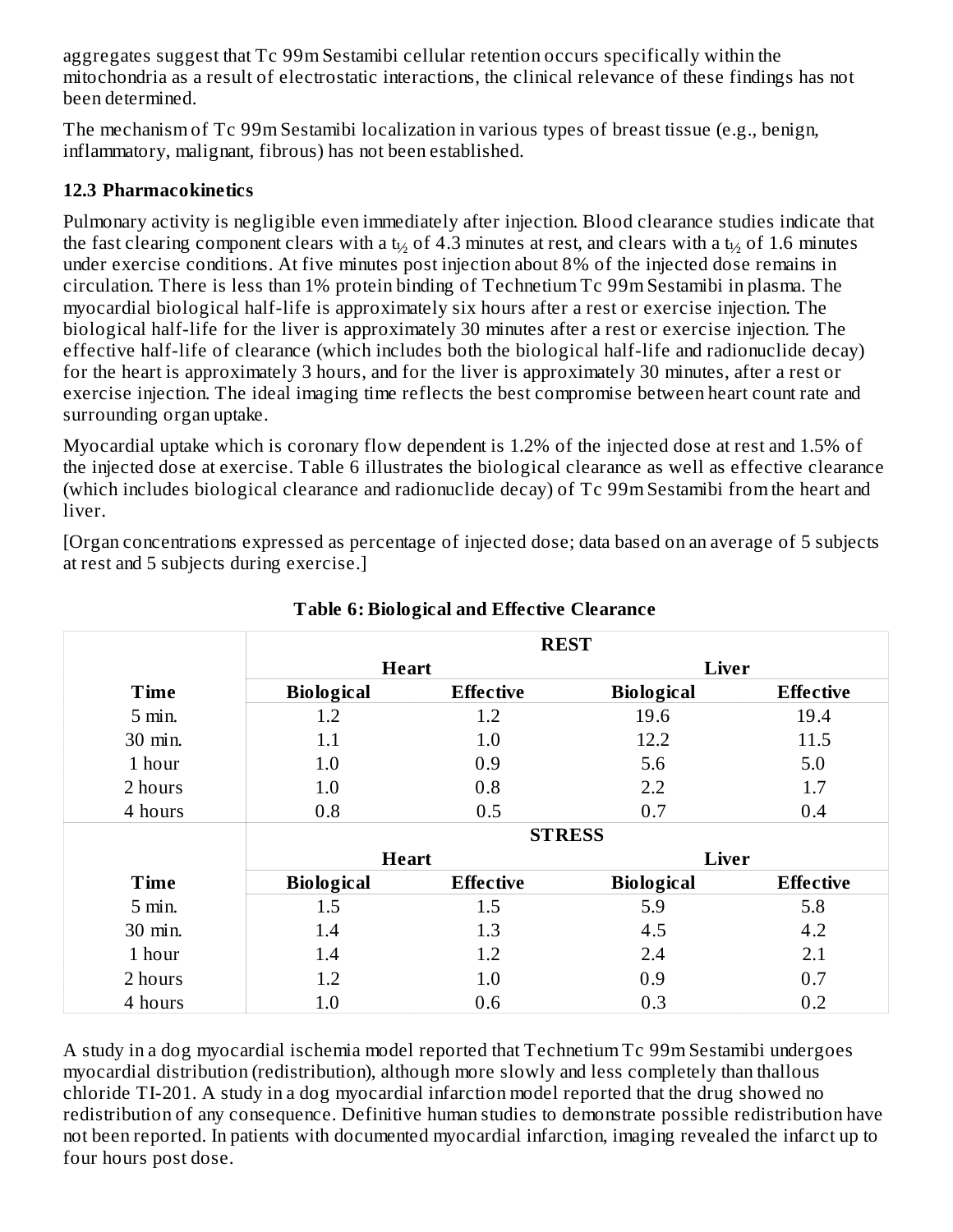#### **12.3.1 Metabolism**

The agent is excreted without any evidence of metabolism.

#### **12.3.2 Elimination**

The major pathway for clearance of Tc 99m Sestamibi is the hepatobiliary system. Activity from the gall bladder appears in the intestines within one hour of injection. Twenty-seven percent of the injected dose is excreted in the urine, and approximately thirty-three percent of the injected dose is cleared through the feces in 48 hours.

### **13 NONCLINICAL TOXICOLOGY**

### **13.1 Carcinogenesis, Mutagenesis, Impairment Of Fertility**

In comparison with most other diagnostic Technetium labeled radiopharmaceuticals, the radiation dose to the ovaries (1.5 rads/30 mCi at rest, 1.2 rads/30 mCi at exercise) is high. Minimal exposure (ALARA) is necessary in women of childbearing capability (*see Section 2)*.

The active intermediate, Cu(MIBI) $_4$ BF $_4$ , was evaluated for genotoxic potential in a battery of five tests. No genotoxic activity was observed in the Ames, CHO/HPRT and sister chromatid exchange tests (all *in vitro*). At cytotoxic concentrations (>20 µg/mL), an increase in cells with chromosome aberrations was observed in the *in vitro* human lymphocyte assay. Cu(MIBI)<sub>4</sub>BF<sub>4</sub> did not show genotoxic effects in the *in vivo* mouse micronucleus test at a dose which caused systemic and bone marrow toxicity (9 mg/kg, > 600 X maximal human dose).

### **14 CLINICAL STUDIES**

### **Clinical Trials:**

**Myocardial Imaging:** In a trial of rest and stress Tc 99m Sestamibi imaging, the relationship of normal or abnormal perfusion scans and long term cardiac events was evaluated in 521 patients (511 men, 10 women) with stable chest pain. There were 73.9% Caucasians, 25.9% Blacks and 0.2% Asians. The mean age was 59.6 years (range: 29 to 84 years). All patients had a baseline rest and exercise Tc 99m Sestamibi scan and were followed for  $13.2 \pm 4.9$  months (range: 1 to 24 months). Images were correlated with the occurrence of a cardiac event (cardiac death or non-fatal myocardial infarction). In this trial as summarized in Table 7, 24/521 (4.6%) had a cardiac event.

| <b>Baseline Scan<math>(a)</math></b> | <b>Proportion of patients</b><br>with events by scan<br>results $(a)$ | <b>Proportion of scan result</b><br>in patients with events;<br>$N=24(a)$ | <b>Proportion of event-free</b><br>patients by scan result <sup>(a)</sup> |
|--------------------------------------|-----------------------------------------------------------------------|---------------------------------------------------------------------------|---------------------------------------------------------------------------|
| Normal                               | $1/206(0.5\%)$                                                        | $1/24$ $(4.2\%)$                                                          | 205/206 (99.5%)                                                           |
| Abnormal                             | $23/315 (7.3\%)$ <sup>(b)</sup>                                       | 23/24 (95.8%) <sup>(b)</sup>                                              | 292/315 $(92.7%)^{(b)}$                                                   |

### **Table 7: Cardiac Events**

(a) Note: Similar findings were found in two studies with patients who had pharmacologic stress Tc 99m Sestamibi imaging.

(b) p<0.01

Although patients with normal images had a lower cardiac event rate than those with abnormal images, in all patients with abnormal images it was not possible to predict which patient would be likely to have further cardiac events; i.e., such individuals were not distinguishable from other patients with abnormal images.

The findings were not evaluated for defect location, disease duration, specific vessel involvement or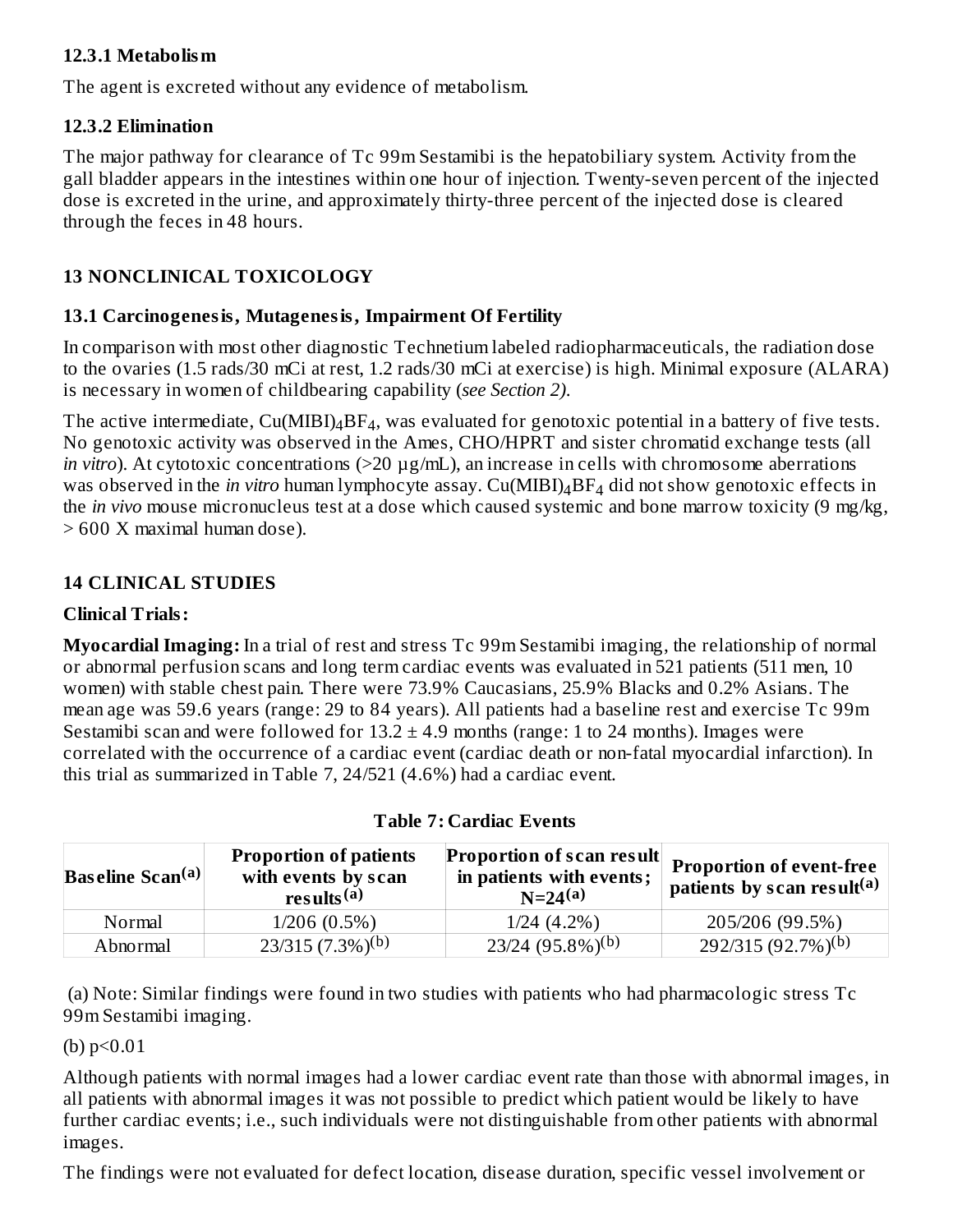intervening management.

In earlier trials, using a template consisting of the anterior wall, inferior-posterior wall and isolated apex, localization in the anterior or inferior-posterior wall in patients with suspected angina or coronary artery disease was shown. Disease localization isolated to the apex has not been established. In adults, Tc 99m Sestamibi has not been studied or evaluated in cardiac disorders other than coronary artery disease.

**Breast Imaging:** Technetium Tc 99m Sestamibi was evaluated in two multicenter, clinical trials of a total of 673 woman patients. Overall the mean age was 52 (range 23 to 87 years). The racial and ethnic representation was 70% Caucasian, 15% African-American, 14% Hispanic and 1% Asian.

Both clinical studies evaluated women who were referred for further evaluation for either: 1) a mammographically detected (with varying degrees of malignant likelihood) but not palpable breast lesion (study A, n=387, mean age = 54 years), or 2) a palpable breast lesion (study B, n=286, mean age = 50 years). In both studies all patients were scheduled for biopsy.

Technetium Tc 99m Sestamibi (20–30 mCi) was injected intravenously in a vein that was contralateral to the breast lesion in question. Planar imaging was completed with a high resolution collimator with a 10% window centered at 140 KeV, and 128 x 128 matrix. An initial marker image, that was not used in the data analysis, was obtained using a cobalt Co57 point source as a marker of a palpable mass. Images were obtained 5 minutes after injection as follows: lateral image of the affected breast for 10 minutes, lateral image of the contralateral breast for 10 minutes, and an anterior image of both breasts for 10 minutes. For the lateral image the patients were positioned in a prone position. For the anterior image, the patients were supine. The Technetium Tc 99m Sestamibi scintigraphic images were read in a randomized method by two groups of three blinded readers. Technetium Tc 99m Sestamibi uptake was scored as: normal (no uptake), equivocal, low, moderate, or high uptake. The results of Technetium Tc 99m Sestamibi images and mammography were analyzed in comparison to histopathologic findings of malignant or non-malignant disease.

As shown in Table 8 for the 483 evaluable patients, the sensitivity and specificity of any degree of Technetium Tc 99m Sestamibi uptake appear to vary with the presence or absence of palpable mass.

| <b>STATISTIC</b>               | <b>Study A</b><br><b>Non-Palpable Mass and an</b><br><b>Abnormal Mammogram</b>                                                                                                                                                                                                                                                     | <b>Study B</b><br><b>Palpable Mass</b>                                                                                                                                                                                            |
|--------------------------------|------------------------------------------------------------------------------------------------------------------------------------------------------------------------------------------------------------------------------------------------------------------------------------------------------------------------------------|-----------------------------------------------------------------------------------------------------------------------------------------------------------------------------------------------------------------------------------|
| Number of Patients and Lesions |                                                                                                                                                                                                                                                                                                                                    | N=277 Patients with 300 Lesions   $N=206$ Patients with 240 Lesions                                                                                                                                                               |
| Sensitivity                    | $52(42,62)^{(c)}$                                                                                                                                                                                                                                                                                                                  | 76(67,83)                                                                                                                                                                                                                         |
| Specificity                    | 94(89,96)                                                                                                                                                                                                                                                                                                                          | 85(77,91)                                                                                                                                                                                                                         |
| PPV <sup>(d)</sup>             | 79(67,88)                                                                                                                                                                                                                                                                                                                          | 83(74,89)                                                                                                                                                                                                                         |
| $NPV^{(d)}$                    | 80(74,85)                                                                                                                                                                                                                                                                                                                          | 78(69,84)                                                                                                                                                                                                                         |
| Agreement                      | 80(75,85)                                                                                                                                                                                                                                                                                                                          | 80(75, 85)                                                                                                                                                                                                                        |
| Prevalence                     | 32(27,37)                                                                                                                                                                                                                                                                                                                          | 49(43,56)                                                                                                                                                                                                                         |
|                                | $\mathbf{a}$ $\mathbf{a}$ $\mathbf{a}$ $\mathbf{a}$ $\mathbf{a}$ $\mathbf{a}$ $\mathbf{a}$ $\mathbf{a}$ $\mathbf{a}$ $\mathbf{a}$ $\mathbf{a}$ $\mathbf{a}$ $\mathbf{a}$ $\mathbf{a}$ $\mathbf{a}$ $\mathbf{a}$ $\mathbf{a}$ $\mathbf{a}$ $\mathbf{a}$ $\mathbf{a}$ $\mathbf{a}$ $\mathbf{a}$ $\mathbf{a}$ $\mathbf{a}$ $\mathbf{$ | $\mathbf{r}$ . The contract of the contract of the contract of the contract of the contract of the contract of the contract of the contract of the contract of the contract of the contract of the contract of the contract of th |

#### **Table 8: Overall Technetium Tc 99m Sestamibi Blinded Results of Target Lesions(a) Identified at Study Entry(b)**

(a) Excludes all discordant lesions not identified at entry and excludes 25 equivocal interpretations from Study A and 32 equivocal interpretations from Study B (see table 9 and Table 10)

(b) some patients had more than one target lesion

(c) Median and approximated 95% Confidence Interval

(d)  $PPV = Positive Predict Value; NPV = Negative Predict Value$ 

In separate retrospective subset analyses of 259 patients with dense (heterogeneously/extremely dense) and 275 patients with fatty (almost entirely fat/numerous vague densities) breast tissue, the Technetium Tc 99m Sestamibi results were similar. Overall, the studies were not designed to compare the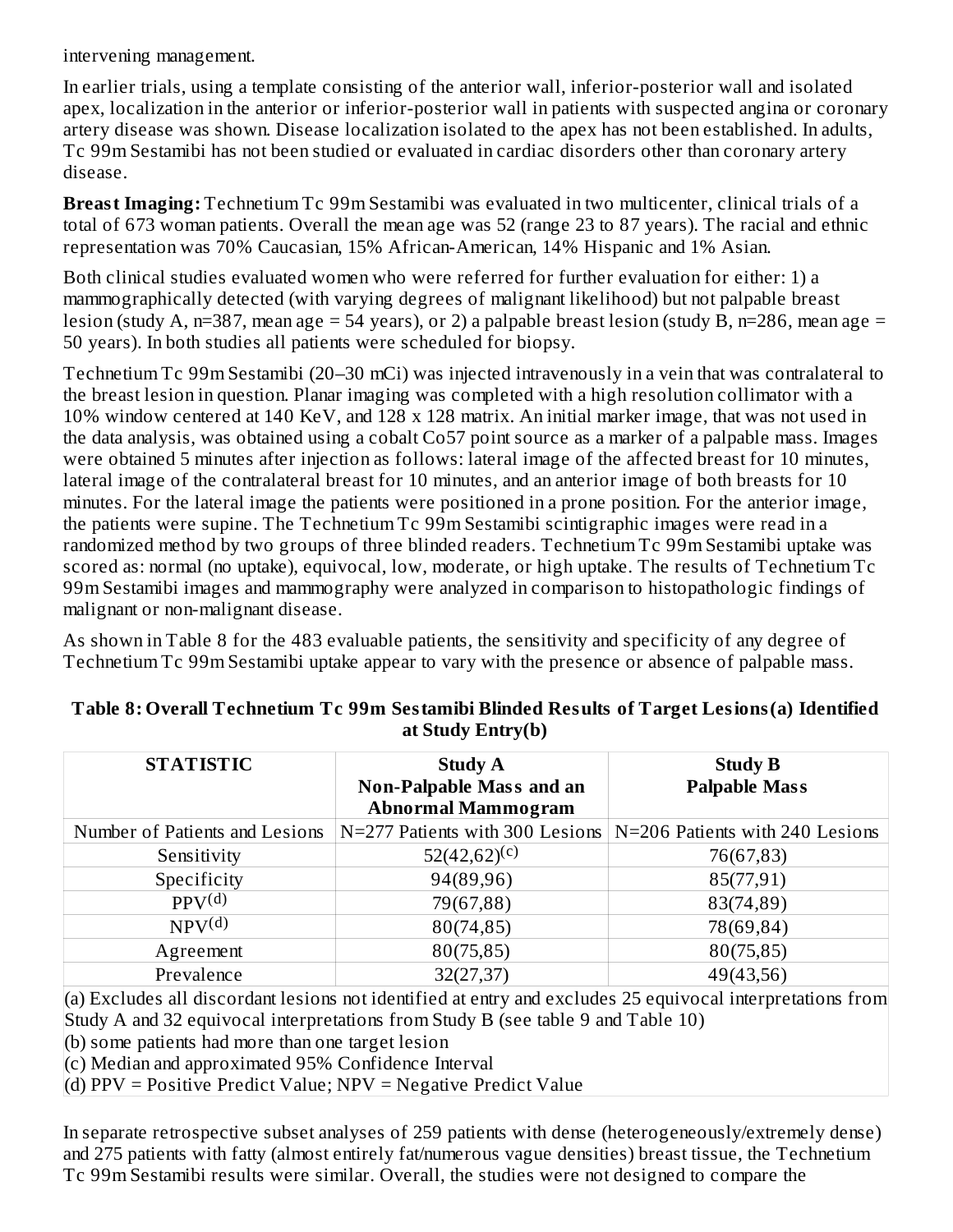performance of Technetium Tc 99m Sestamibi with the performance of mammography in patients with breast densities or other coexistent breast tissue disorders.

In general the histology seems to correlate with the degree of Technetium Tc 99m Sestamibi uptake. As shown in Tables 9 and 10, the majority of the normal Technetium Tc 99m Sestamibi images are associated with non-malignant tissue (78–81%) and the majority of low, moderate or high uptake Technetium Tc 99m Sestamibi images are associated with malignant disease (79–83%). In an individual patient, however, the intensity of Technetium Tc 99m Sestamibi uptake can not be used to confirm the presence or absence of malignancy. Equivocal results do not have a correlation with histology.

#### **Table 9: Degree of Technetium Tc 99m Sestamibi Breast Imaging Uptake in Comparison to Histopathology Results in Patients with Mammographically Detected Non-Palpable Lesions\* (Study A)**

|                                        | <b>Normal Uptake</b><br>$N = 249$ lesions | <b>Equivocal Uptake</b><br>$N = 25$ lesions | Low, Moderate or<br><b>High Uptake</b><br>$N = 66$ lesions |  |  |
|----------------------------------------|-------------------------------------------|---------------------------------------------|------------------------------------------------------------|--|--|
| Non-malignant**                        | 201 (81%)                                 | 14 (56%)                                    | 14 (21%)                                                   |  |  |
| Malignant                              | 48 (19%)                                  | 11(44%)                                     | 52 (79%)                                                   |  |  |
| * Median finding for 3 blinded readers |                                           |                                             |                                                            |  |  |

\*\* Includes benign tissue, fibroadenoma, benign intramammary nodes, radial scar

### **Table 10: Degree of Technetium Tc 99m Sestamibi Breast Imaging Uptake in Comparison to Histopathology Results in Patients with Palpable Lesions\* (Study B)**

|                                        | <b>Normal Uptake</b><br>$N = 129$ lesions | <b>Equivocal Uptake</b><br>$N = 32$ lesions | Low, Moderate or<br><b>High Uptake</b><br>$N = 115$ lesions |  |
|----------------------------------------|-------------------------------------------|---------------------------------------------|-------------------------------------------------------------|--|
| Non-malignant**                        | 100 (78%)                                 | 19 (59%)                                    | 20 (17%)                                                    |  |
| Malignant                              | 29 (22%)                                  | 13 (41%)                                    | 95 (83%)                                                    |  |
| * Median finding for 3 blinded readers |                                           |                                             |                                                             |  |

\*\* Includes benign tissue, fibroadenoma, benign intramammary nodes, radial scar

An estimate of the likelihood of malignancy based on the Technetium Tc 99m Sestamibi uptake score in combination with the mammographic score has not been studied.

In these two studies approximately 150 additional, non-biopsied lesions were found to be positive after Technetium Tc 99m Sestamibi imaging. These lesions were identified in sites that did not physically correlate with identified entry criteria mammographic lesions and these lesions were not palpable. These lesions were not biopsied. Whether these lesions were benign or malignant is not known. Technetium Tc 99m Sestamibi uptake can occur in both benign and malignant disease. THE CLINICAL USEFULNESS OF A POSITIVE TECHNETIUM TC 99M SESTAMIBI IMAGE IN THE ABSENCE OF AN ABNORMAL MAMMOGRAM OR A PALPABLE LESION IS NOT KNOWN.

# **16 HOW SUPPLIED/STORAGE AND HANDLING**

Kit for the Preparation of Technetium Tc 99m Sestamibi for Injection is supplied as a lyophilized mixture in10 mL vials in a kit of five (5) (NDC #45567-0555-1) or a kit of thirty (30) (NDC #45567- 0555-2), sterile and non-pyrogenic.

The patient dose should be measured by a suitable radioactivity calibration system immediately prior to patient administration. Radiochemical purity should be checked prior to patient administration.

Parenteral drug products should be inspected visually for particulate matter and discoloration prior to administration whenever solution and container permit.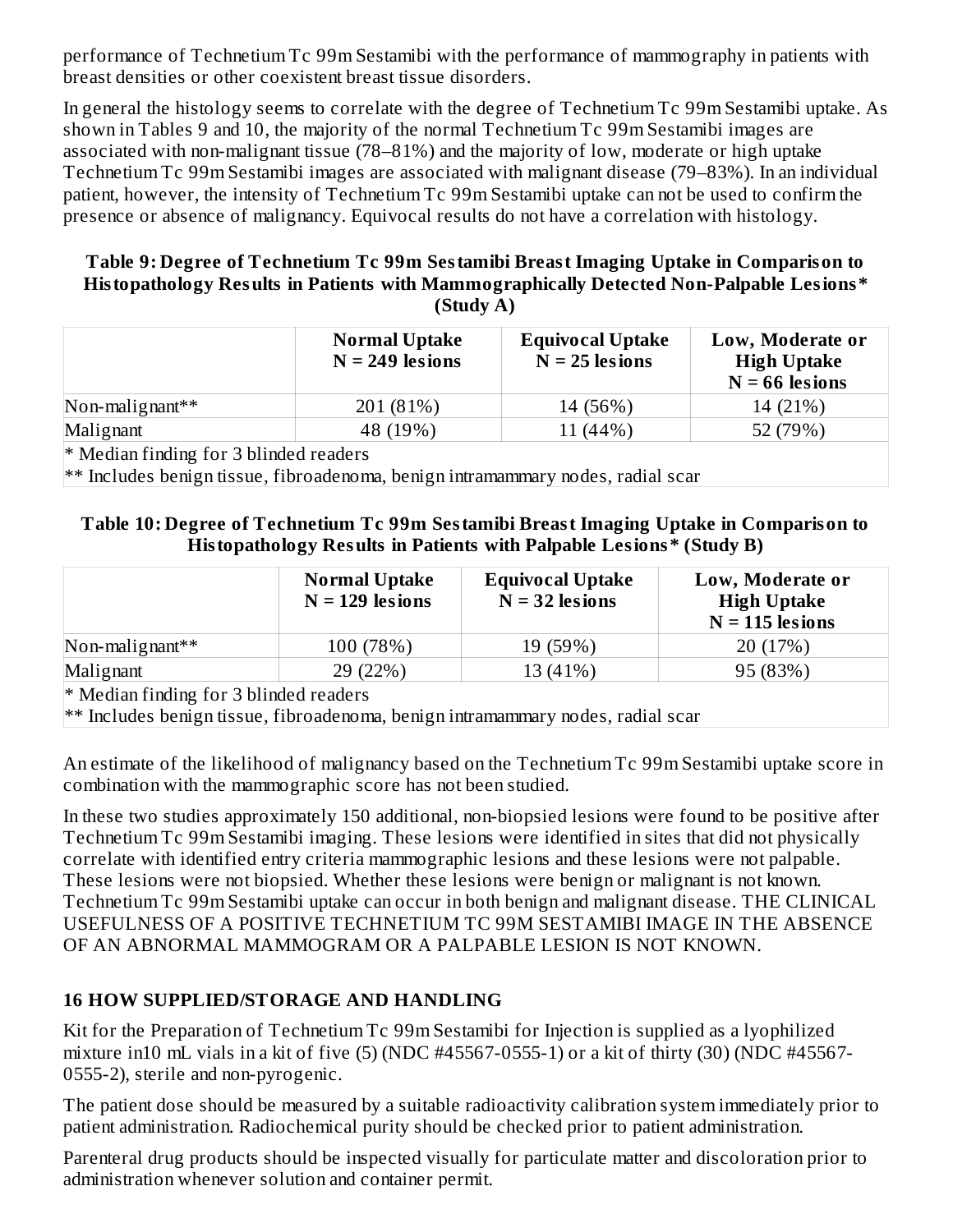Prior to lyophilization the pH is between 5.4–5.7. The contents of the vial are lyophilized and stored under nitrogen. Store at 20-25°C (68-77°F)[See USP] before and after reconstitution. Kit for the Preparation of Technetium Tc 99m Sestamibi Injection contains no preservatives. Included in each five (5) vial kit is one (1) package insert, six (6) vial shield labels and six (6) radiation warning labels. Included in each thirty (30) vial kit is one (1) package insert, thirty-six (36) vial shield labels and thirtysix (36) radiation warning labels.

This reagent kit for preparation of a radiopharmaceutical is approved for use by persons licensed pursuant to Section 120.547 Code of Massachusetts Regulation 105, or under equivalent license of the U.S. Nuclear Regulatory Commission of an Agreement State.

## **17 PATIENT COUNSELING INFORMATION**

administration whenever solution and container permit.

CARDIOLITE® and MIRALUMA® are different names for the same drug (Kit for the Preparation of Technetium Tc 99m Sestamibi for Injection). Patients should be advised to inform their health care provider if they had an allergic reaction to either drug or if they had an imaging study with either drug.

CARDIOLITE, MIRALUMA and Recon-o-Stat are trademarks of Lantheus Medical Imaging, Inc.

Lactation: Interruption of breastfeeding after exposure to Technetium Tc99m Sestamibi is not necessary, however, a lactating woman should be advised to consider restricting close contact with her breast fed infant to a maximum of 5 hours in the 24 hour period after Technetium Tc99m Sestamibi administration in order to minimize radiation exposure [see *Use in Specific Populations* (8.2)].

Manufactured by:

#### **Sun Pharmaceutical Industries, Inc.**

Billerica, MA 01821 For Customer Service call: 1-800-221-7554 (For International dial: 1-781-275-7120)

PL-000022

Rev 2.0

Mar 2020

### **PACKAGE/LABEL - PRINCIPAL DISPLAY PANEL - 10 ml VIAL LABEL**

### **Kit for the Preparation of Technetium Tc99m Sestamibi Injection**

**1mg Cu(MIBI) BF per Vial 4 4For Intravenous Us e after Reconstitution Rx Only**

Dosage: See Package Insert

### *Store at 20-25ºC (68-77ºF) [See USP] before and after reconstitution. Use within 6 hours after reconstitution.*

PL-000023

Rev 0.2

Mar 2020

Manufactured by:

**Sun Pharmaceutical Industries, Inc.**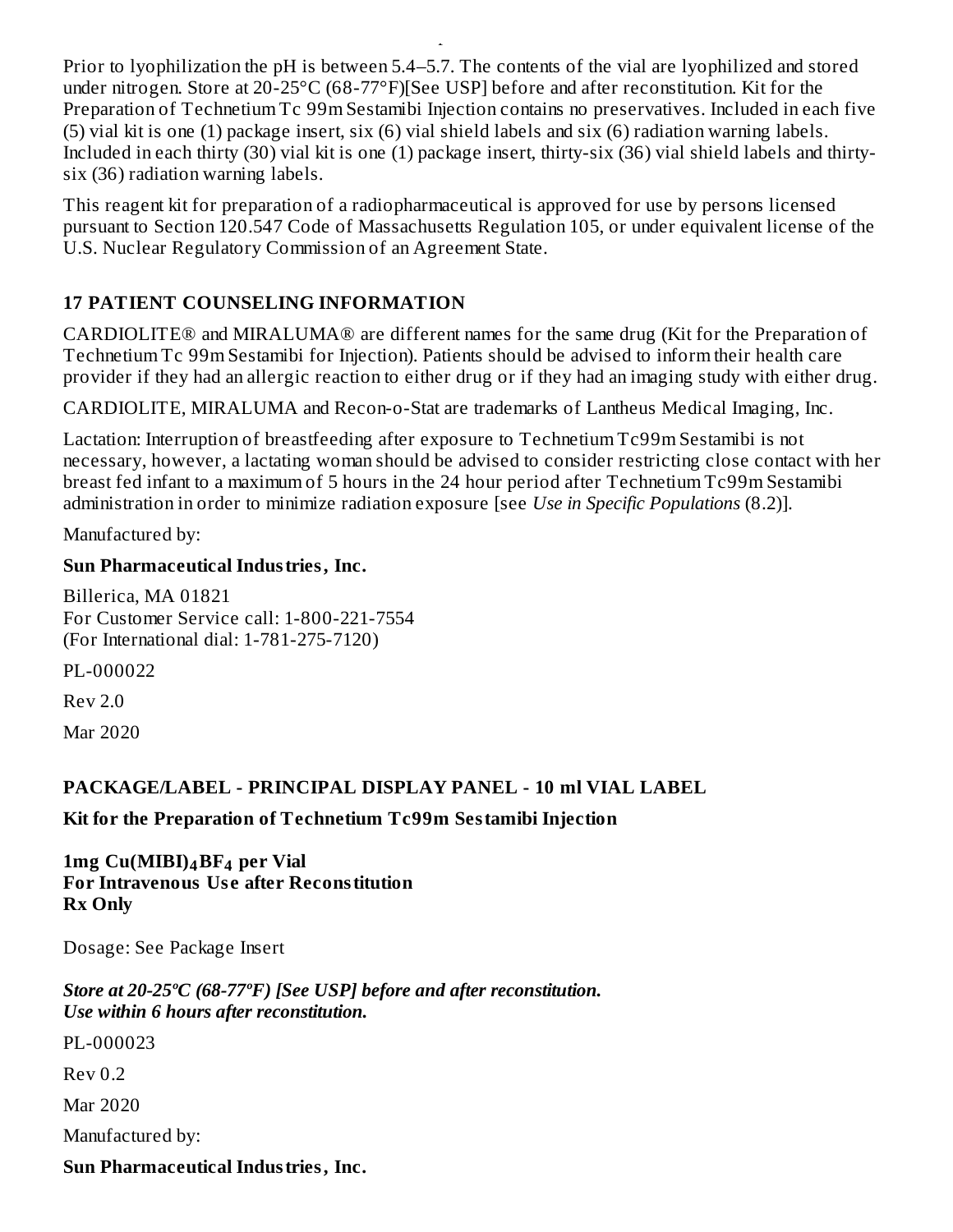Lot Exp



### **PACKAGE/LABEL - PRINCIPAL DISPLAY PANEL - SHIELD LABEL**

### **CAUTION: RADIOACTIVE MATERIAL**

**See Package Ins ert for full pres cribing information**

**Rx Only Store: 20-25ºC Us e within 6 hours of reconstitution**

### **Technetium Tc99m Sestamibi Injection**

#### **Contents**

1mg Tetrakis (2-methoxy isobutyl isonitrile) Copper (I) tetrafluoroborate  $\text{[Cu(MIBI)_4BF}_4\text{]}$ 2.6mg Sodium Citrate dihydrate 1mg L-Cysteine hydrochloride monohydrate 20mg Mannitol 0.025mg minimum stannous chloride dihydrate 0.075mg stannous chloride dihydrate 0.086mg maximum tin chloride (stannous and stannic) dihydrate Sodium Pertechnetate Tc99m Injection

\_\_\_\_\_\_\_\_\_\_\_\_\_\_\_\_\_\_\_\_\_\_\_\_\_\_\_\_\_\_\_\_\_\_\_\_\_\_\_\_\_\_\_\_\_\_\_\_\_\_\_\_

\_\_\_\_\_\_\_\_\_\_\_\_\_\_\_\_\_\_\_\_\_\_\_\_\_\_\_\_\_\_\_\_\_\_\_\_\_\_\_\_\_\_\_\_\_\_\_\_\_\_\_\_

MBq (mCi) Tc99m/mL

Volume mL

\_\_\_\_\_\_\_\_\_\_\_\_\_\_\_\_\_\_\_\_\_\_\_\_\_\_\_\_\_\_\_\_\_\_\_\_\_\_\_\_\_\_\_\_\_\_\_\_\_\_\_\_ Date / Time prepared Expiration Time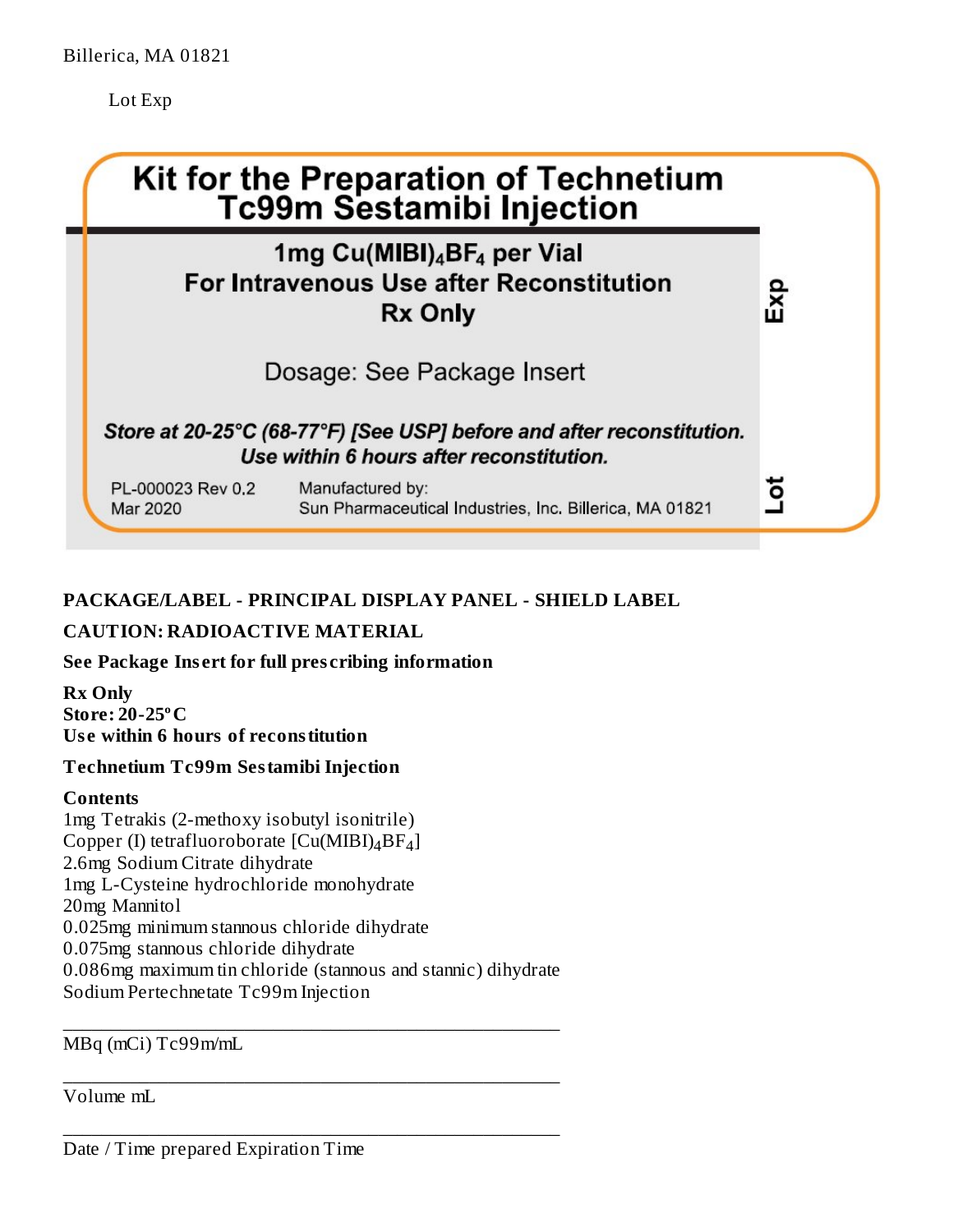Lot No.

PL-000024

Rev 0.2

Mar 2020

Manufactured by:

### **Sun Pharmaceutical Industries, Inc.**

Billerica, MA 01821

\_\_\_\_\_\_\_\_\_\_\_\_\_\_\_\_\_\_\_\_\_\_

|                                                                            | Technetium Tc99m Sestamibi Injection                                                                                                                                                                                                                                                                                                                                                                         |  |  |
|----------------------------------------------------------------------------|--------------------------------------------------------------------------------------------------------------------------------------------------------------------------------------------------------------------------------------------------------------------------------------------------------------------------------------------------------------------------------------------------------------|--|--|
| <b>CAUTION:</b><br><b>RADIOACTIVE</b><br><b>MATERIAL</b>                   | <b>Contents</b><br>Img Tetrakis (2 methoxy isobutyl isonitrile)<br>Copper (I) tetrafluoroborate [Cu(MIBI)4BF4]<br>2.6mg Sodium Citrate dihydrate<br>Img L-Cysteine hydrochloride monohydrate<br>20mg Mannitol<br>0.025mg minimum stannous chloride dihydrate<br>0.075mg stannous chloride dihydrate<br>0.086mg maximum tin chloride (stannous and stannic) dihydrate<br>Sodium Pertechnetate Tc99m Injection |  |  |
| <b>See</b>                                                                 | MBq (mCi) Tc99m/mL                                                                                                                                                                                                                                                                                                                                                                                           |  |  |
| <b>Package Insert</b><br>for full<br>prescribing                           | Volume<br>mL                                                                                                                                                                                                                                                                                                                                                                                                 |  |  |
| <b>information</b>                                                         | Date<br><b>Expiration Time</b><br>Time prepared                                                                                                                                                                                                                                                                                                                                                              |  |  |
| <b>Rx Only</b><br>Store: 20-25 <sup>°</sup> C<br><b>Use within 6 hours</b> | Lot No.<br>PL-000024<br>Manufactured by: Sun Pharmaceutical                                                                                                                                                                                                                                                                                                                                                  |  |  |

### **PACKAGE/LABEL - PRINCIPAL DISPLAY PANEL - 5 VIAL CARTON**

**Kit for the Preparation of Technetium Tc99m Sestamibi Injection**

**Kit for the Preparation of Technetium Tc99m Sestamibi Injection**

**1mg Cu(MIBI) BF per Vial 4 4For Intravenous Us e after Reconstitution**

**Rx Only**

**Nonradioactive • Diagnostic Agent • Multidos e**

**Sterile • Non-Pyrogenic**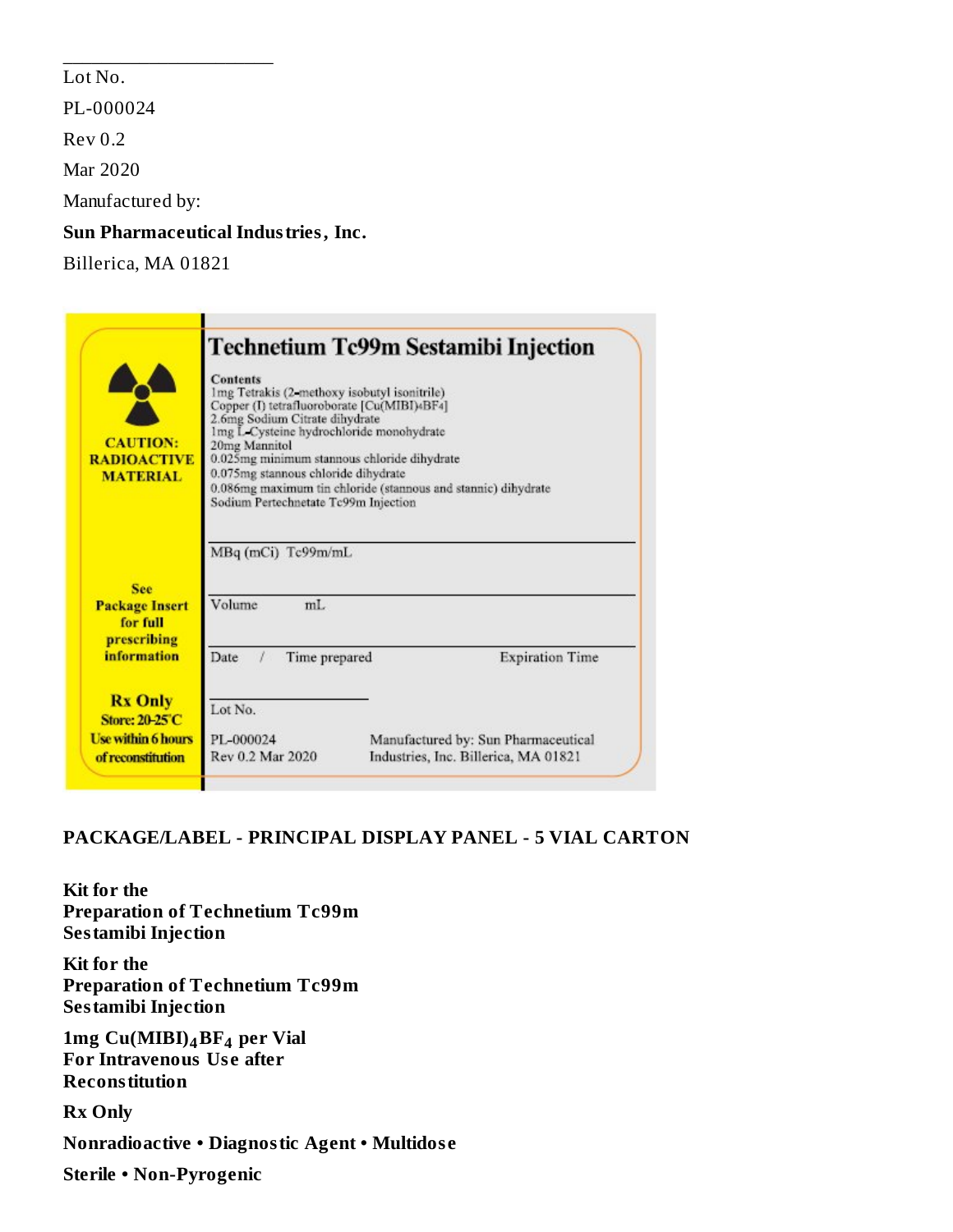Vial contents are sealed under Nitrogen at time of manufacture. The pH of the reconstituted product is 5.5

Dosage: See Package Insert

Manufactured by:

#### **Sun Pharmaceutical Industries, Inc.**

Billerica, MA 01821 For Customer Service call: 1-800-221-7554

**Kit for the Preparation of Technetium Tc99m Sestamibi Injection**

**for:**

#### **Myocardial or Breast Imaging**

#### **Rx Only**

Each sterile, lyophilized vial contains: 1mg Tetrakis (2-methoxy isobutyl isonitrile) Copper (I) tetrafluoroborate  $[Cu(MIBI)_4BF_4]$ ; 2.6mg Sodium Citrate dihydrate; 1mg L-Cysteine Hydrochloride monohydrate; 20mg Mannitol; 0.025mg minimum stannous chloride dihydrate; 0.075mg stannous chloride dihydrate; 0.086mg maximum tin chloride (stannous and stannic) dihydrate. pH of reconstituted product is 5.5

**CONTAINS NO PRESERVATIVE**

Reconstitute with oxidant-free Tc99m

**Before reconstitution and after labeling with oxidant-free Technetium Tc 99m, store at 20-25°C (68-77°F) [See USP]**

**After labeling store in a suitable lead shield and us e within 6 hours (s ee ins ert).**

Contents: 1 package insert, 12 radiation

labels and 5 reaction vials

Preparation: See Package Insert for complete

information, use and directions

**Kit for the Preparation of Technetium Tc99m Sestamibi Injection**

#### **IMPORTANT:**

Read Package Insert for full information on preparation, use and indications.

#### **WARNING:**

Radiopharmaceuticals should be used by persons who are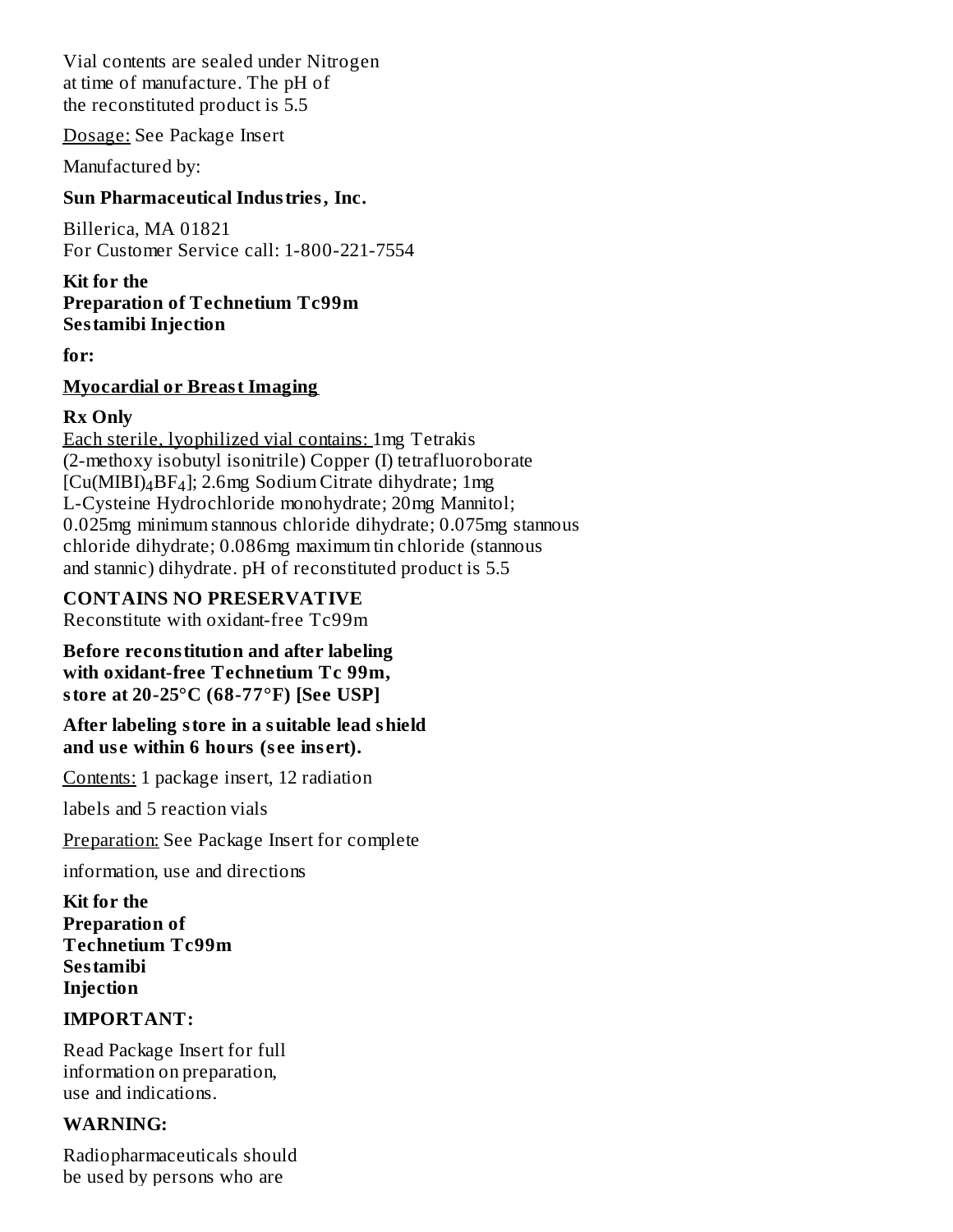qualified by specific training in the safe use and handling of radionuclides and whose experience and training have been approved by the appropriate governmental agency. PL-000025

Rev 0.3

Mar 2020



**PACKAGE/LABEL - PRINCIPAL DISPLAY PANEL - 30 VIAL CARTON**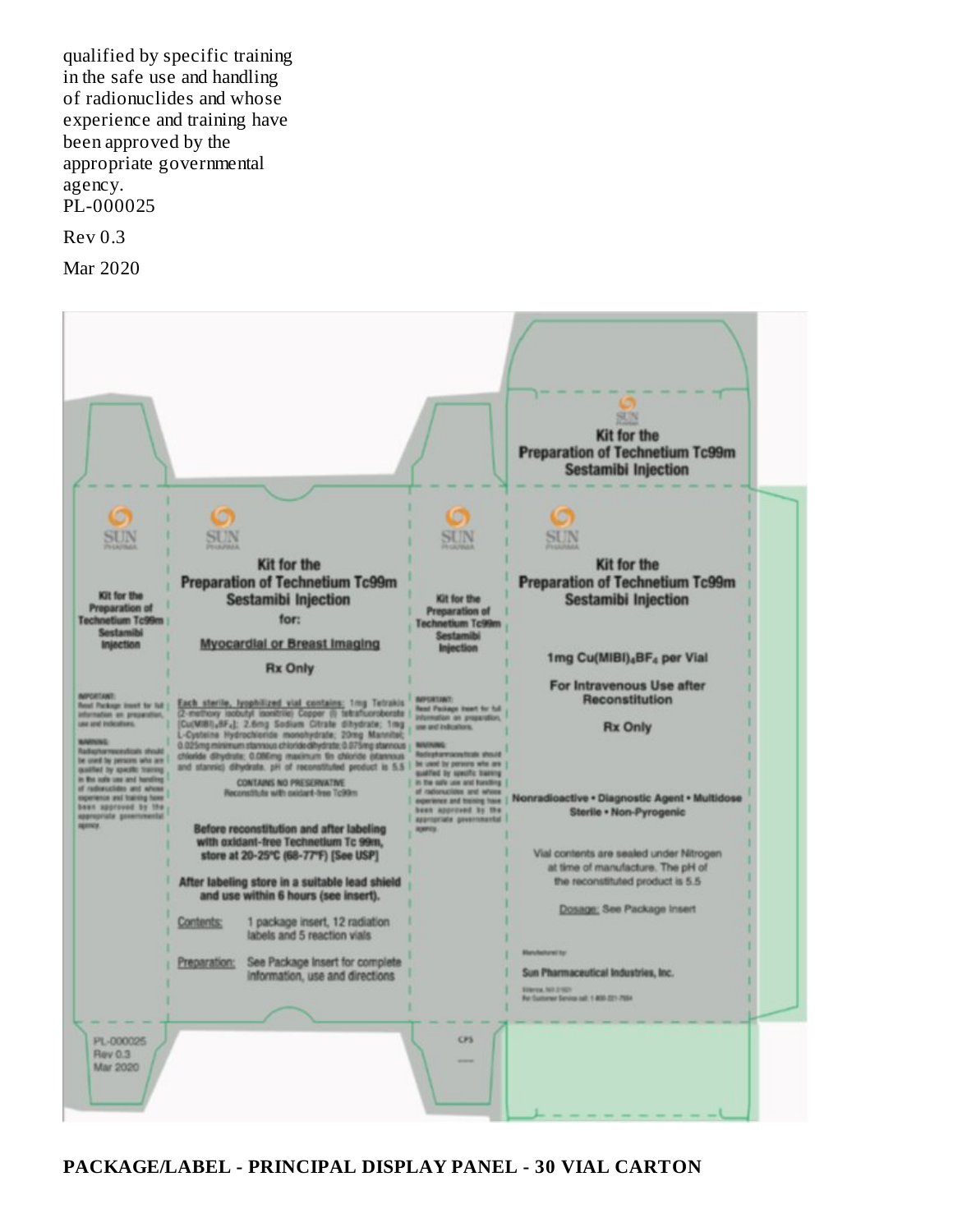**Kit for the Preparation of Technetium Tc99m Sestamibi Injection**

**1mg Cu(MIBI) BF per Vial 4 4**

**for**

**Myocardial or Breast Imaging**

**For Intravenous Us e after Reconstitution**

**Rx Only**

**Nonradioactive • Diagnostic Agent • Multidos e Sterile • Non-Pyrogenic**

Vial contents are sealed under Nitrogen at time of manufacture. The pH of the reconstituted product is 5.5

Dosage: See Package Insert

Manufactured by:

**Sun Pharmaceutical Industries, Inc.**

Billerica, MA 01821 For Customer Service call: 1-800-221-7554

**Kit for the Preparation of Technetium Tc99m Sestamibi Injection**

**Contents:** 1 Package Insert, 72 radiation labels and 30 reaction vials

**Each sterile, lyophilized vial contains:** 1mg Tetrakis (2-methoxy isobutyl isonitrile) Copper (I) tetrafluoroborate [Cu(MIBI) $_4$ BF $_4$ ]; 2.6mg Sodium Citrate dihydrate; 1mg L-Cysteine Hydrochloride monohydrate; 20mg Mannitol; 0.025mg minimum stannous chloride dihydrate; 0.075mg stannous chloride dihydrate; 0.086mg maximum tin chloride (stannous and stannic) dihydrate. pH of reconstituted product is 5.5

**CONTAINS NO PRESERVATIVE • Reconstitute with oxidant-free Tc99m**

**Before reconstitution and after labeling with oxidant-free Technetium Tc 99m, store at 20-25°C (68-77°F) [See USP]**

**After labeling store in a suitable lead shield and us e within 6 hours (s ee ins ert).**

**Preparation:** See Package Insert for complete information, use and directions

**Kit for the Preparation of Technetium Tc99m Sestamibi Injection**

**1mg Cu(MIBI) BF per Vial 4 4**

**For Intravenous Us e after Reconstitution**

**Rx Only**

**Kit for the Preparation of Technetium Tc99m Sestamibi Injection**

**IMPORTANT:**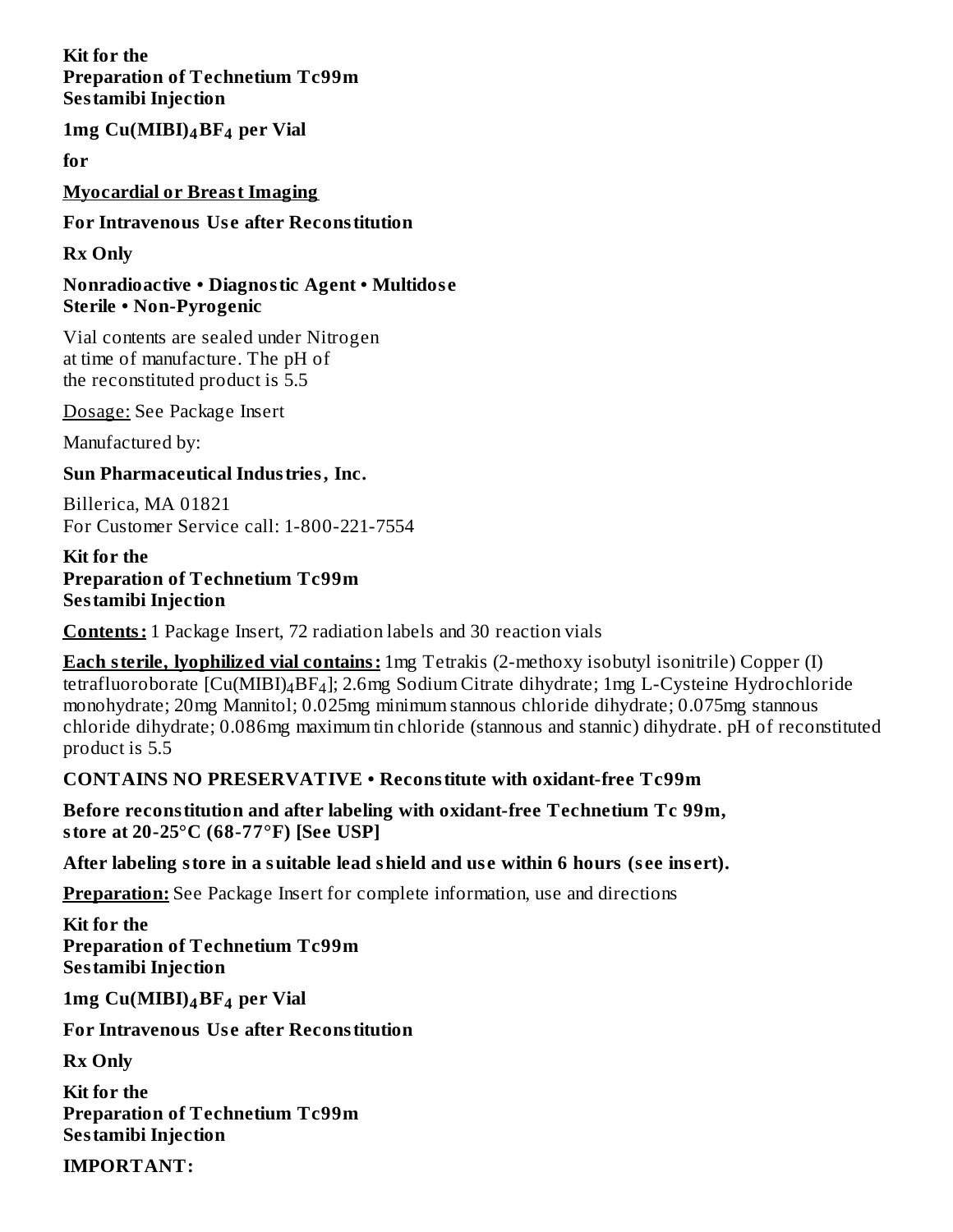Read Package Insert for full information on preparation, use and indications.

### **WARNING:**

Radiopharmaceuticals should be used by persons who are qualified by specific training in the safe use and handling of radionuclides and whose experience and training have been approved by the appropriate governmental agency.

Manufactured by:

### **Sun Pharmaceutical Industries, Inc.**

Billerica, MA 01821 For Customer Service call: 1-800-221-7554

PL-000026

Rev 0.3

Mar 2020



| KIT FOR THE PREPARATION OF TECHNETIUM TC99M SESTAMIBI                                         |                         |                                      |                 |          |  |
|-----------------------------------------------------------------------------------------------|-------------------------|--------------------------------------|-----------------|----------|--|
| technetium tc-99m sestamibi injection                                                         |                         |                                      |                 |          |  |
|                                                                                               |                         |                                      |                 |          |  |
| <b>Product Information</b>                                                                    |                         |                                      |                 |          |  |
| <b>Product Type</b>                                                                           | HUMAN PRESCRIPTION DRUG | NDC:45567-0555<br>Item Code (Source) |                 |          |  |
| <b>Route of Administration</b>                                                                | <b>INTRAVENOUS</b>      |                                      |                 |          |  |
|                                                                                               |                         |                                      |                 |          |  |
| <b>Active Ingredient/Active Moiety</b>                                                        |                         |                                      |                 |          |  |
| <b>Ingredient Name</b><br><b>Basis of Strength</b>                                            |                         |                                      |                 | Strength |  |
| <b>TECHNETIUM TC-99M SESTAMIBI (UNII: 971Z4W1S09) (TECHNETIUM TC-99M</b><br>TECHNETIUM TC-99M |                         |                                      | 1 <sub>mg</sub> |          |  |